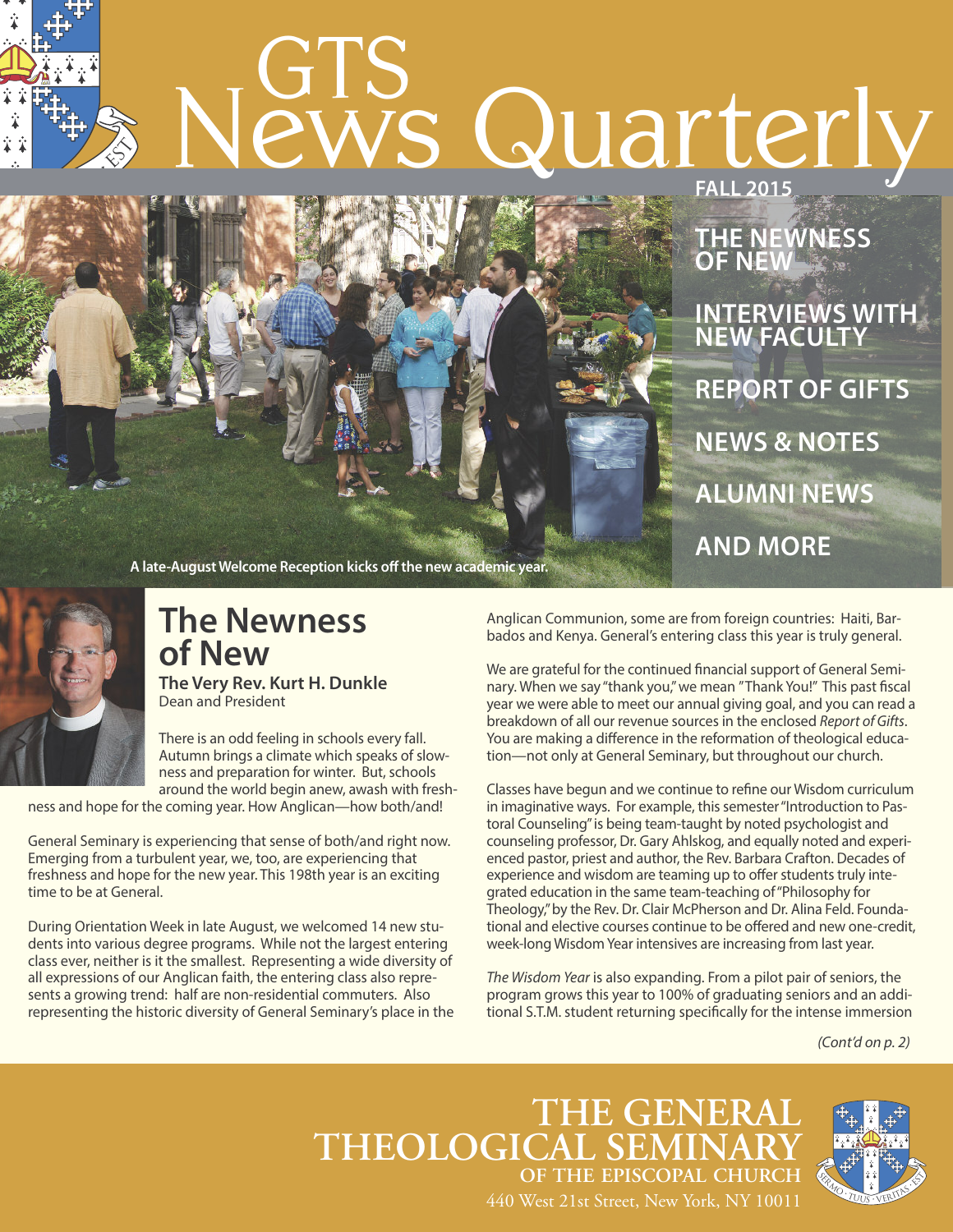# **meet our New Faculty**

### **AN INTeRVIeW WITH The Rev. Kevin moroney, ph.D.**

The Rev. Kevin Moroney, Ph.D., joins General Seminary this semester as an Affiliated Professor of Liturgics. *GTS News* recently sat down with him to talk about his background and the perspective he brings as an alumnus.

### *Would you tell us a little about your background?*

I've been serving as Rector of Christ Church Ithan, in Villanova, Pennsylvania, for the last six years. I grew up in northern New Jersey. My father commuted into the city, so I'm very familiar with coming in and out of New York for parades and sporting events. I am also a graduate of General Seminary, Class of 1992. As a matter of fact, my first liturgy class here was 25 years ago this semester. So, for me, this feels like a silver anniversary edition of the course.

After graduating from General I returned to the Diocese of New Jersey, and began serving in a bi-vocational ministry from the outset. I have served as curate and rector; but for as long as I've been ordained, I have always been called to an academic

ministry as well. In my early years that was comprised of parish ministry with degree work. After I completed my degree, I was in full-time academic ministry for some years. When I returned to parish ministry, I always also taught at the seminary level. This bi-vocational aspect has always been part of what I do.



While at General, Prof. Robert J. Wright noticed my interest in Irish Anglicanism, and at the celebration party after our CPE summer, he suggested that I consider doing field placement in the Church of Ireland. He arranged for that to happen and I spent three months at Christ Church Cathedral, Dublin, and in *(Cont'd on p.6)*

### **The Newness of New** *(Cont'd from p.1)*

experience of a Wisdom Year residency. Churches from the dioceses of New Jersey, Newark, New York and Connecticut are eager participants. With the arrival of the Rev. Emily Wachner as the Director of Integrative Programs, one of the chief development tasks of this year is to ensure that almost 20 Wisdom Year residency sites for next year's seniors, and those who will come to General specifically for this curacy-like experience, are available *The Wisdom Year* distinguishes General Seminary as a place of superior education and formation for church leadership.

General Seminary's rich tradition of said and sung Morning Prayer and Evensong together with community Eucharists continues. While embracing our past, we are expanding into a new area of student-designed and executed services twice a week. Monday morning Eucharist is the subject of a one-credit practicum,"Setting the Table,"with affiliated liturgics faculty member, the Rev. Dr. Kevin Moroney, and Evening Prayer on Friday afternoon is being designed and led by all of the entering students. This may be a first for General Seminary. Formation in chapel takes many paths, and deeper student involvement in the planning and execution of worship is a key component to exercising a liturgical life grounded in history and lived out in joy for future church leadership.

The Alumni Gathering and Paddock Lectures on November 4 and 5 will feature new professors, the Rev. Drs. Michael Battle and Todd Brewer, each speaking on a common topic, but from their

own unique academic perspectives. The lectures are titled *The Goodness of Upheaval: Pauline and Apocalyptic Perspective*. That Wednesday evening there will also be a festive Evensong to honor the almost 40 years of David Hurd's ministry to General Seminary and The Episcopal Church. We have something special for David that evening; I hope you can join us.

We are also getting our fiscal house in order. Even with a fully loaded budget (salaries, benefits, operational expenses, etc.), we have reduced our operating deficit by almost 75% over a twoyear period. This is incredible progress, but the work is not yet finished. We must come to equilibrium, as the finance professionals say, in short order. Your continued support and embrace of General Seminary's fiscal health for this essential work is important and appreciated. Thank you, again.

These both/and times at General Seminary live out our rich Anglican heritage. We are neither blind to the past nor ignorant of the unknowns of the future. As we continue to embrace each in preparation for our 200th anniversary in two years, I look forward to our continued growth together.

Thank you, all.

**GTS News Quarterly Issue Nº 17 September 2015**

A publication of the Office of Communications The General Theological Seminary of The Episcopal Church 440 West 21st Street New York, NY 10011

Chad Rancourt, *DirectorofCommunications CopyEditor* V.K. McCarty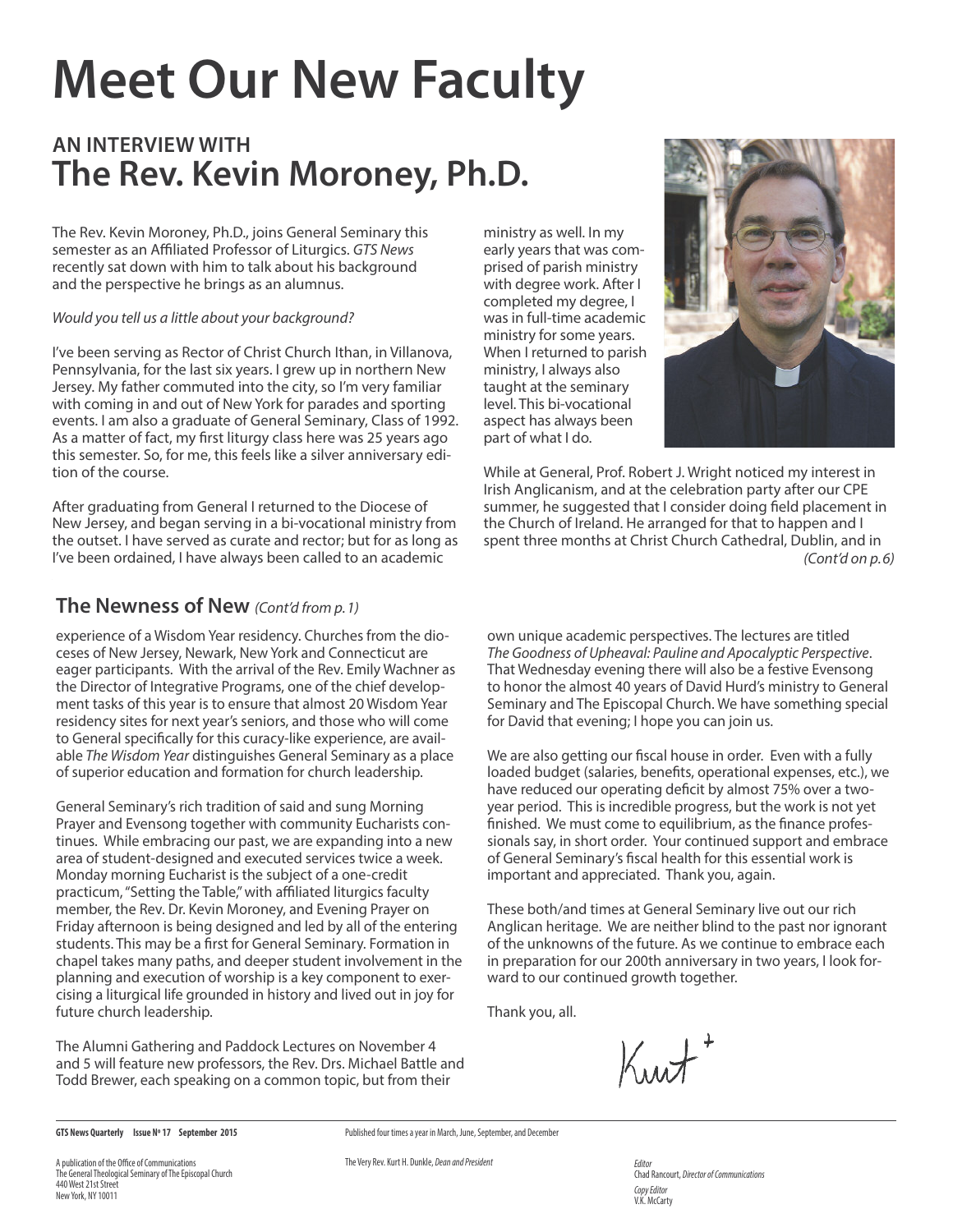### **AN INTeRVIeW WITH The Rev. Todd H. W. Brewer, ph.D.**

The Rev. Todd. H. W. Brewer, Ph.D., was recently appointed as Assistant Professor of New Testament at The General Theological Seminary. *GTS News* recently sat down with him to talk about his background and what excites him about coming to General.

### *Would you tell us a little about your background?*

My wife, Kelly, and I have been married for nine years. She works at the VA Hospital researching balance issues with veteran populations. We moved to campus this summer with our two dogs, Maggie and Belle, and we all love living on the Close.

I grew up in The Episcopal Church, the son of an Episcopal clergyman. As a child I participated in everything that Episcopal children do: Baptism, Confirmation, youth group, and so forth, but I never thought I would go into ministry myself. At the time I graduated from high school I loved physics, so I went to college to study mechanical engineering. Sometime into my third year of college, I realized what I liked about mechanical engineering was not what it actually was. I liked it because it explained the world and physics and all those sorts of things, but engineering is actually all about screws, nuts, bolts, and springs.

During this time, I was quite involved in college ministry. I really loved participating in Bible studies, meeting with other students, serving on the leadership team and thinking through critical questions about the group's direction and the emphasis on what we needed to do to have a fruitful ministry. As my engineering aspirations faded, I began to think about pursuing ordination, meeting with people and talking it through with them. Soon enough, I graduated and went off to seminary. While at seminary—in addition to a love of ministry, and a love of people—I gained a love of the complexity of theology, particularly the New Testament. The more I studied, the harder the questions I had, and the more difficult the questions I had to answer—for myself. As a result of this questioning, I did a thesis about the historical Jesus. That thesis was foundational for me, because it set the questions in place that dictated the kind of scholarship and topics I wanted to pursue.

In particular, I was interested in the question of the relationship between Jesus and Paul. They don't speak with the same vocabulary. They don't address the same issues. How do I reconcile these two very significant figures in early Christianity in a way that doesn't side with one against the other? With that question in mind, I found a supervisor and pursued Ph.D. studies in Durham, England where I studied the interrelationship between canonical and non-canonical gospels. I studied the Gospel of Thomas quite extensively; trying to understand how early Christianity was coming to terms with who Jesus was. What were the methods and means available to them? How did they come to terms with who he was and who he is continuing to be in the life of the church? These are the kinds of questions I found the gospels of early Christianity to be asking and they are the very same questions that dominate the Apostle Paul. Across the board, you can see early Christianity tirelessly trying to grapple with the identity of Jesus and his continuing significance.

*What did yourstudies in England and being part of the wider Anglican Communion bring to your experience?*

One of the things that I learned in England about both the New Testament and the life of the Church is that there is a wide diversity of Christian practices and beliefs contained within the New



Testament. Even within that diversity there is a unity that holds it all together—namely a faith in the eternal significance of Christ's life, death, and resurrection. It allows for a very broad vision of what the Church can be, one that can't be reduced to single, narrow formulations.

While I studied in England, I worshipped at St. Oswald's in Durham. The church was built in the 12th century, and we had a crucifix from around that time which we used every single week. It was special to be in a place where the historic nature of the church is not something you just hold in theory, but is something you are reminded of every day. It was wonderful to be under that wider, big tent of Anglicanism. It was also fun as well to be there during the changing of diocesan bishops. I had the distinct privilege to be at St. Oswald's while Justin Welby was there, and to witness his responses to the needs of the diocese before he was called away to be Archbishop of Canterbury.

### *What excites you about your new position here at General Seminary?*

I'm really excited about General's vision for theolocial formation, particularly *The Way of Wisdom* and its intentionally integrated approach to seminary education. In my research and in my teaching, I've always tried to be integrated in terms of how I understand what the text is doing or saying. I don't see New Testament studies as a silo unto itself, but I have always tried to integrate systematic theology, pastoral theology, and ethical questions at every turn. In many ways, General's vision for education really fits with what I believe to be true about New Testament study, and is essential for people who are pursuing ordination. When it comes to preaching the text in their ministries, students will have already learned to bring to bear on the text concerns that are beyond standard historical-critical questions. They are ready to explore the issues of systematic theology and of contemporary relevance. General's vision for that kind of integrative approach fits well with me, and I think it is precisely what is needed.

My hope is that students who take my classes will first learn to read the texts for themselves; so that they can acquire the tools needed to sit down themselves, beyond seminary, and be formed by a good practice, to integrate what the text is saying with present concerns and issues and realities.

*(Cont'd on p.4)*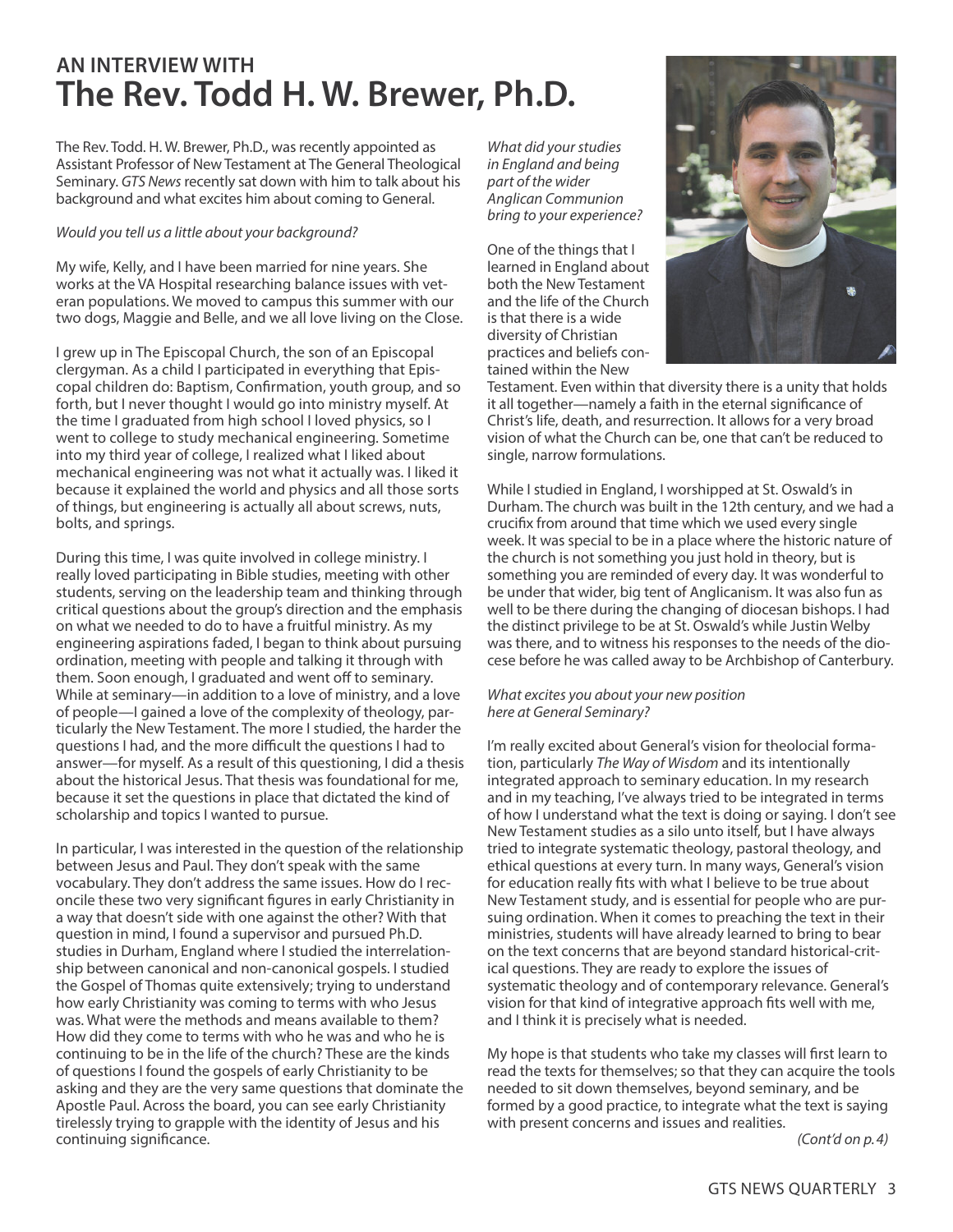## **on the Ground at General convention**

**Nancy Hennessey**

M.Div. '16

*Where two or three are gathered in my name, I am there among them.* –Matthew 18:20

This verse resonated with me throughout my time at the 78th General Convention of The Episcopal Church held in Salt Lake City, Utah. This was my first General Convention, and while I knew my primary responsibility was to meet and greet alumni and friends of GTS, I was not ready for the overwhelming feeling that I was a part of something much larger than our booth in the exhibit hall. Feeling the presence of the Holy Spirit despite the large space and number of participants was palpable.

As a seminarian I received an excellent window into the inner workings of the Church. It was interesting to watch firsthand



(l-r) Donna J. Ashley, Nancy Hennessey '16, Tommie Watkins, Jr. '16, Jonathan Silver, Dean Kurt H. Dunkle

### **Todd Brewer** *(Cont'd from p. 3)*

*Beyond teaching, in what ways do you see yourself participating in the daily life at GTS?*

I see myself not just as a professor, but I am also ordained. So I hope to serve as both a professor and a pastor. I look forward to getting to know the students and walking with them in their formation, being concerned not just for the formation of their minds, but also for their wider holistic selves. Seminary is not always an easy time for some people. It is essential not only to be involved academically, but also to be involved at a pastoral level. I also look forward to being involved in Chapel, particularly to model a daily life which is formed by the liturgy, learning and growing with the community together.

### *What does The General Theological Seminary mean to you?*

General is one of the cardinal seminaries of The Episcopal Church. It has a rich history, but it is also quite diverse. You have students who come from a wide range of backgrounds and geographic locations. It's exciting to be a part of that kind how the Church governs itself and works together to address the needs of the larger body. I was able to worship each day with the greater community, witness the election of our next Presiding Bishop, the Rt. Rev. Michael Curry, listen to clergy and laity offer their thoughts on same-sex marriage, hang with the delegation from my diocese, Maryland, and make new and strengthen old relationships with alumni and friends.

My fellow classmate, Tommy Watkins'16, and I enjoyed meeting with alumni and friends of GTS. We loved hearing the stories about life on the Close from those who had attended General over the past 50+ years. Those who stopped by our booth were also invited to give us one word that represented ministry to them. Each night the word cloud was updated for all to see who stopped by the booth. It truly captured the collective wisdom of so many people. Through our conversations I came to realize that there are common threads that connect us together, from one class to the next, weaving the General tapestry. At the same time each of our experiences are unique in themselves, reflecting the ebb and flow of the changing times through the years at General.

We also hosted "Conversations with General," giving alumni the opportunity to ask questions and express their thoughts regarding last year with the members of the Board, the Dean, alumni board representatives, staff, and students. The dialog was honest and heartfelt. My hope is that the open conversation was another step toward healing and reconciliation for our beloved seminary.

I ended my time at General Convention standing with alumni and friends at the General Seminary Dinner singing "King of Glory." As our voices came together to sing this cherished hymn, I was reminded that despite our differences we are the GTS community, past, present and future. We are all part of something greater than ourselves, greater than our differences, and greater than our own experiences. I gave thanks to God for allowing me to have this wonderful experience and to share it with others.

of community because, if you go to a place that is completely monolithic, the kinds of questions that are asked are, by and large, pretty uniform. Diversity is one of General's great strengths, because it allows for learning through hearing questions and answers from a wide variety of perspectives. Together we can form leaders who have been shaped by that experience of diversity.

### *What you see asthe future of General Seminary?*

I think General Seminary's future is very bright. Every seminary now is asking hard questions about what it means to provide seminary education—not only because of financial pressures, but also because of the changing landscape of American religion. Every seminary is asking,"What does it mean to form leaders for the Church?"General is a place where that conversation is already happening. It's very exciting for me to be part of that conversation and to see the kind of answers that are coming up, particularly with General's integrated vision for education and formation in The Way of Wisdom. This is all a very hopeful sign for what is really needed for the Church.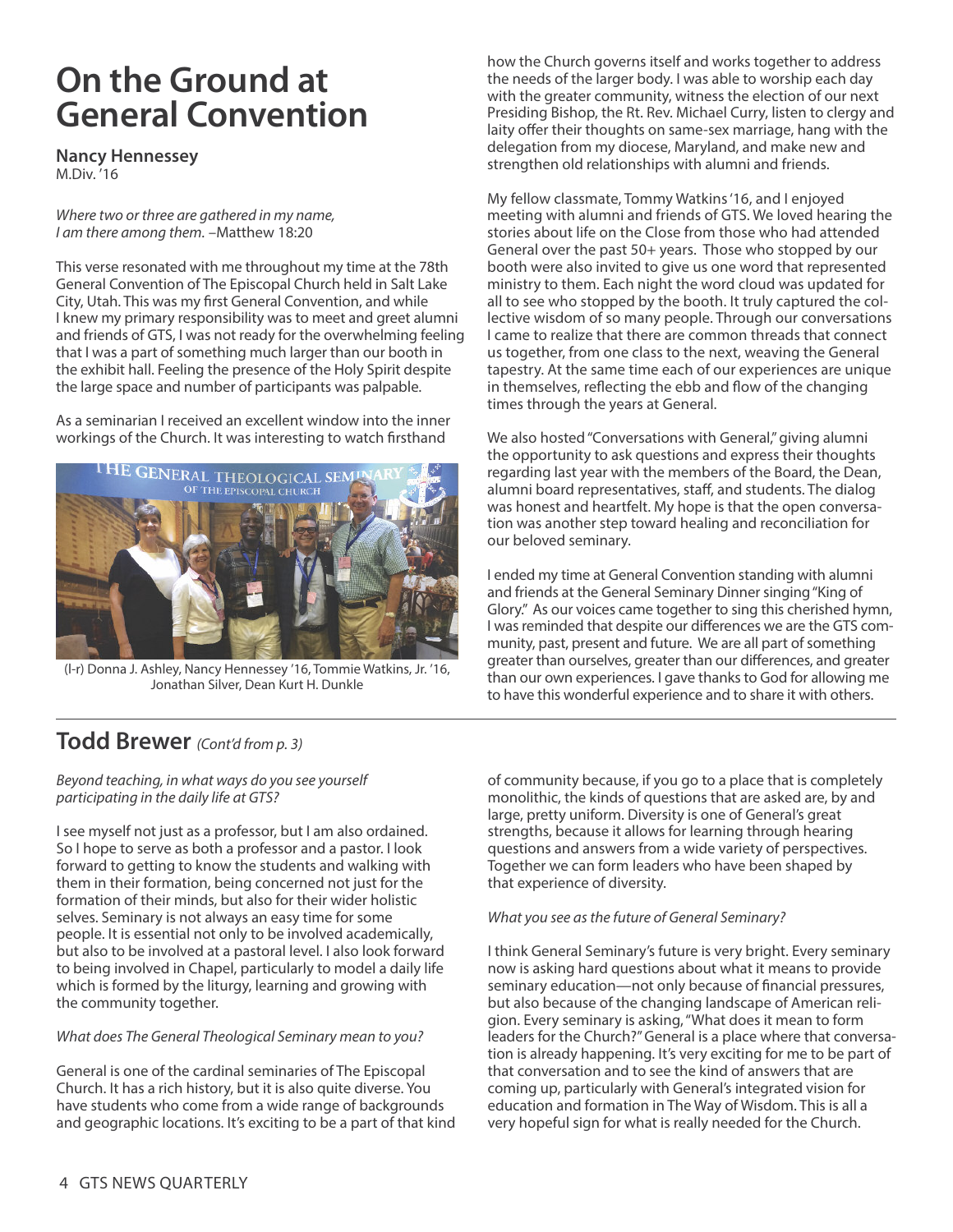## **The GTs Reconciliation pilgrimage**

One night last fall GTS seminarians, Tommie Watkins and Alex Barton sat at Community Dinner with the Rev. Canon Stephanie Spellers and hatched two plots: what if a group from GTS attended the 50th anniversary pilgrimage remembering Alabama Civil Rights martyr—and seminarian—Jonathan Daniels? And what if the same group kept driving up to St. John's Episcopal Church in Cleveland, one of the only Episcopal churches to serve as a stop on the Underground Railroad?

Students could experience these places, compile video footage and create a resource for the whole Episcopal Church. It would illuminate the power of crossing the boundaries of race, class, gender, sexual orientation and location that separate us from one another. It would also recast the whole idea of evangelism and sharing"the good news."

The fire was lit. We pulled in Jo Ann Jones and Nancy Hennessey, wrote a proposal for the Episcopal Evangelism Society's Evangelism for the 21st Century Grants, and soon the idea had become a reality.

On August 13, our group gathered—with friend and mentor, the Rev. Tom Momberg '86—in a booth at the Holiday Inn, Birmingham Airport, to review the amazing, expanded journey ahead: Birmingham to Montgomery to Selma, and then up to Appalachia; from there, to Cleveland and then Baltimore, with a final visit early in the fall to Trinity Wall Street.

Each of us coordinated with leaders on the ground to set up interviews. But we couldn't have predicted the surprising stories we would hear: stories of the good news, stories of relationship, stories of a God who breaks open hearts and lives.

We celebrated Eucharist with Episcopalians from across America in the same courtroom where the man who killed Jonathan Daniels in 1965 was acquitted. We heard Presiding Bishop-elect Michael Curry preach about the Jesus Movement at St. Paul's in Selma—the church Jonathan Daniels and his fellow seminarian, the Rev. Judy Upham, fought to desegregate. Then we sat with her in the "Bishop's Room" at St. Paul's and heard about the struggle first-hand.



Presiding Bishop-elect, the Rt. Rev. Michael Curry, speaks with Jo Ann Jones '17 in front of the Edmund Pettus Bridge in Selma, Alabama.

In Kingsport, Tennessee, we met Gordon Brewer, the director of Episcopal Appalachian Ministries, who ties together his diaconal ministry and therapy practice to become present to the ravages of generational poverty. We accompanied a guest work group from St. Peter's, Fairfax, who



Episcopalian Michael Sarbanes (not pictured) welcomes local youth to visit and make music in his home in Baltimore's Irvington neighborhood.

arrived in Appalachia to do"mission"work and ended up being challenged and taught by the poor people they came to serve.

In Cleveland, we saw how the former St. John's Church had been transformed through a collaboration between artists, concerned neighbors, diocesan leaders, and the Episcopal Service Corps. Together, they had created Station Hope, a community space and theater where Clevelanders are retelling stories of liberation and engaging in prophetic action today.

Episcopalians in Baltimore shared heart-breaking yet empowering stories of their exploration of the church's pro-slavery past. We settled into the slave balcony at St. Mark's-Lappans and touched shackles just like the ones used to enslave black people for centuries. But we also learned how church folk were stepping into their neighborhoods to break down the contemporary class and racial divides that plague Baltimore and so much of America. And we look forward to hearing the inside stories of engagement by Trinity Church, Wall Street with the anti-apartheid movement in South Africa, and how Episcopalians and Anglicans together took risks for the sake of God's dream.

Along the way, we have seen our church struggling to tell good news and to be good news, throughout history and in this urgent moment. Each new place on the map has also marked a deeper turn in our own relationships with Jesus, proving yet again the powerful connection of the inner and outward journey with God.

This fall we continue the work: reviewing film and conversations, crafting an evangelism curriculum (tentatively titled "Good News People") to help churches cross over between boundaries and share the good news of God's reconciling love in the world, and finding churches to pilot the series during Advent and Epiphany.

It has been a privilege to make this journey together and, as a result, to feel such a surge in hope for the future of the Church. If you're interested, please join our Facebook group at **www.facebook.com/GTsReconciliationpilgrimage**, watch for our continued progress and share your own stories. We're on this journey together, General Seminary.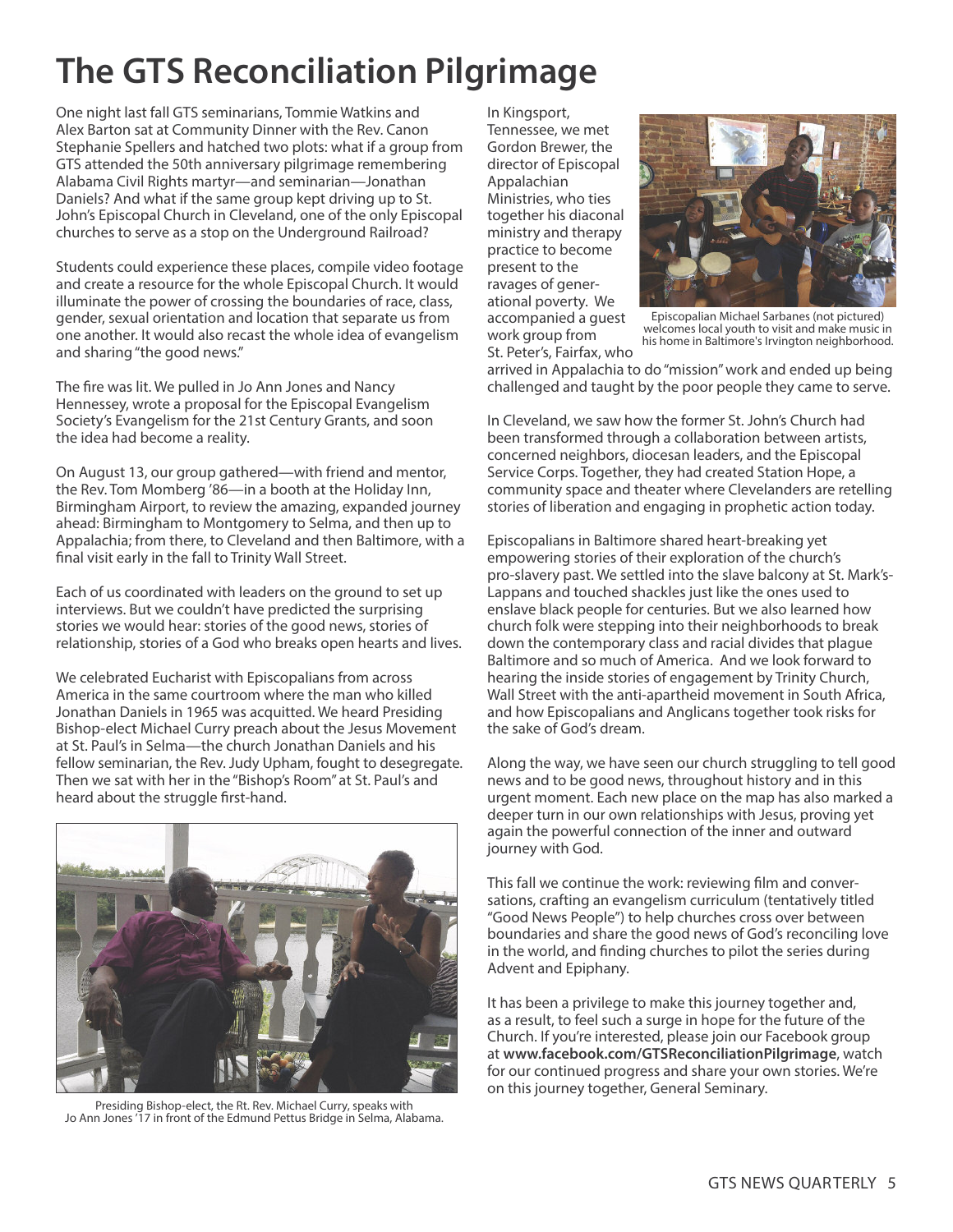### **Kevin moroney** *(Cont'd from p. 2)*

the rural west of Ireland where my own family is from. In 2000, I moved there to take a position at the Church of Ireland Theological College. I began as a chaplain tutor, and immediately began expressing an interest in how their liturgy program could be integrated into the life of the chapel. This led to becoming a liturgy lecturer, and the college gave me time and funding for my Ph.D. in Liturgy. My doctorate was an assessment of the full revision of the Irish Prayer Book happening at that time.

When I came home from Ireland in 2005, I had a few loose ends to finish with my dissertation and used the library at the Lutheran Theological Seminary in Philadelphia for my research. Through that relationship, I was asked to begin teaching some courses, as the need arose. There, I teach liturgy, biblical studies, and Anglican studies.

Also in 2005, I met my wife, Rosemary, at my first parish placement back here in the U.S. We married the next year, and now have what I like to call two lovely acolytes, Elsa and Maggie, who are eight and six years old.

### *You mention that you graduated from General Seminary. What do you remember about your experience here?*

I arrived at General in the fall of 1989, and this was where I first experienced my passion for the study of liturgy and equally my passion for biblical studies. General Seminary prepared me for the ministry I have encountered ever since, both as a pastor and as an academic. Here, the seeds were planted for the bi-vocational ministry I have always had.

### *What are you excited about teaching thissemester?*

When it comes to teaching liturgics, I am driven by two primary concerns. First of all, I am passionately committed to the Anglican formation pattern of the prayers speaking to the classroom and the classroom speaking to the prayers. That is a unique tradition of Anglican formation that I believe in strongly, and it is supported here at General. I couldn't be happier that on a Monday morning, we spend an hour and a half in class, then we go to Chapel, and then we go back to class.

Secondly, I'm concerned for the well-being and formation of the students. People who come to seminary usually are making incredible sacrifices in order to do so. They are taking time away from their personal lives and families. I will do anything I can to make the formation process more enjoyable, more human, and to provide the friendship, companionship, and witness of somebody who has experienced this for a long time, in order to encourage them along the way.

### *Beyond teaching, in what ways do you see yourself participating in the daily life of General?*

I am truly excited about my involvement in chapel life. Dean Dunkle brought to me the idea of a practicum that would provide the structure and content of Monday morning chapel. A few conversations later, we had come up with what is actually quite a good plan. On Monday afternoons, I meet with students for an hour. We call it"Preparing the Feast."During this time, we review the Collect and Readings for the day, and we discern what themes are commingling to create the liturgy.

We then pick the music, prayers, and what we call the "Little Propers," the best Offertory sentence, the best collect for the conclusion of the Prayers of the People, and so forth. Liturgy is where the church tells its story; what we are doing is pulling a thread through that story, so it is very cleanly proclaimed. That planning becomes the service for Monday morning chapel the next week. We then lead the service the next Monday and reconvene that afternoon to discuss how it went and to plan the following week.

This is the integration of theory and practice. It is not simply about picking our favorite hymns or using the same Offertory sentence each week; it is about thinking more intentionally about how the church tells its story, and the ways we can do it in ever-increasing, thematically consistent ways.

I will also hold office hours on Monday afternoon and, because mentoring is an important part of priestly formation, each liturgy student will actually have a scheduled one-hour sitdown chat with me during the course of the semester. I will also share meals in the Refectory and participate in Evensong.

### *What does The General Theological Seminary mean to you?*

General Seminary was my mother in ministry. I came here with a deep faith and a sense of call. General stretched me in the ways I needed to be stretched, and deepened and enriched me in areas that mean the world to me. When I came here in July with my family, the first thing I did was to take my children into the chapel. There I showed them where Daddy sat for three years, and I just spent time in the chapel with my little girls. Why? Because I am their source and that chapel was my source.

I love the worship in that chapel and it formed me for three years when I was here. It sustained me during the difficult times—we all have difficult times in seminary. General Seminary prepared me for a life of ministry in The Episcopal Church, and in the Anglican Communion. When I left here to be the curate of St. Luke's in Metuchen, New Jersey, I knew what to do. I knew how to be. I knew how to pray. I knew how to deal with stress and difficulties. And that was because I spent three years at General undergoing an intense formation process that widened, tested, poked and prodded, and deepened.

### *What do you see asthe future of General Seminary?*

General has particular opportunities and particular challenges. I think that, as an Episcopal seminary, General will always have the opportunity to be a house of formation for Anglicans. The interrelationship between the prayers informing the classroom, and the classroom informing the prayers, is integral to Anglican formation. In a society that has been marked by ever-increasing mobility, seminaries in general, and this seminary in particular, are going through a process where something like *The Wisdom Year* is taking previously more cloistered seminarians and moving them out into the parishes and other creative ministries. We are adding another layer of formation—practice—to the traditional relationship of the classroom informing the prayers, and prayers informing the classroom. Now the relationship becomes prayers, classroom, practice, prayers. At General, we are helping students better integrate the conversation in the classroom with direct practice.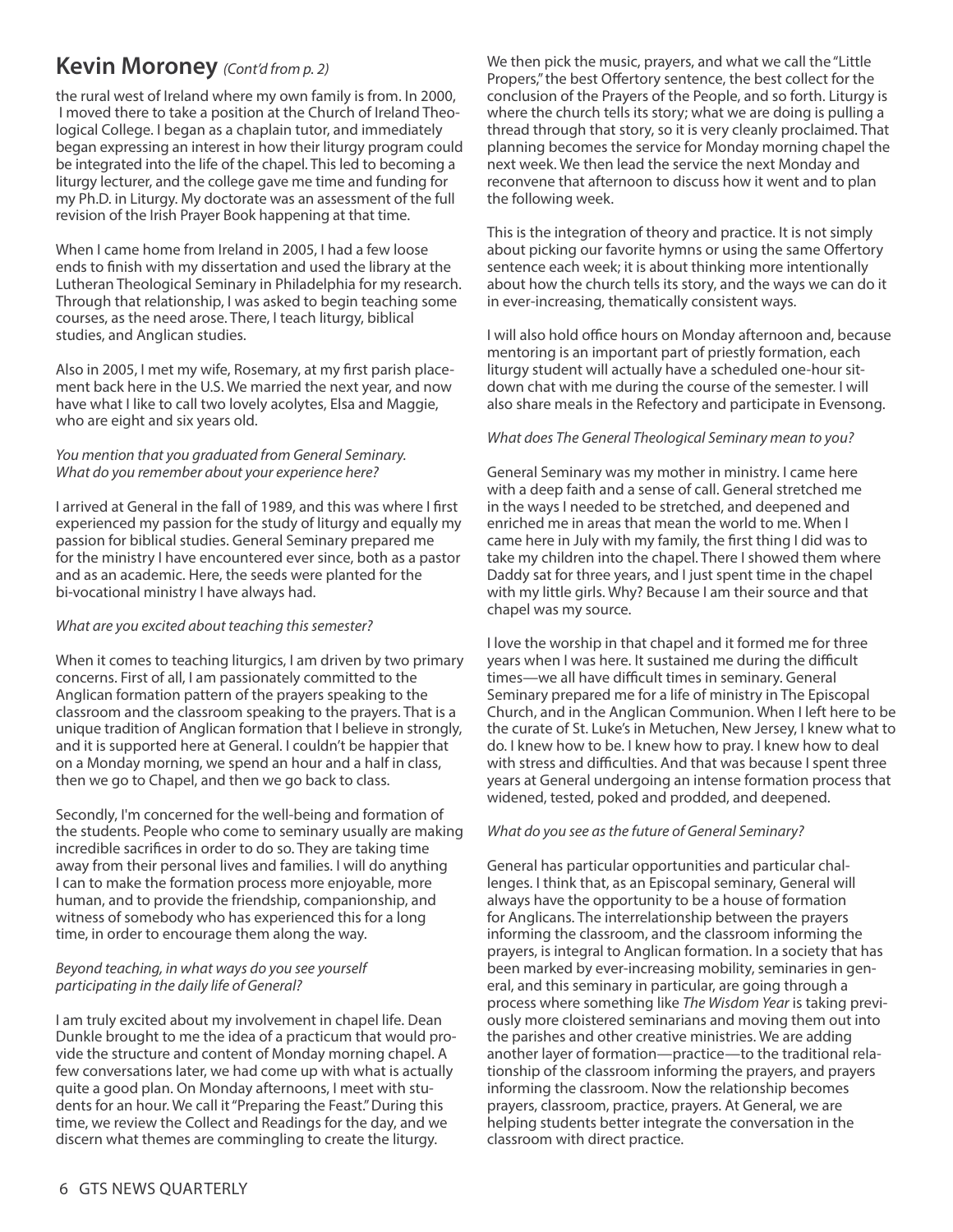## **News & Notes HAppeNINGs oN THe close AND BeyoND**

### **The Rev. emily Wachner Appointed Director of Integrative programs**



The General Theological Seminary has appointed the Rev. Emily Wachner as the Director of Integrative Programs. In this newly created position, Wachner will oversee and administer Clinical Pastoral Education (CPE), Field Education, and *The Wisdom Year*, while creating additional integrated formational opportunities for students.

As the Director of Integrative Programs, Wachner will provide a consistent presence throughout a

student's seminary education, bridging classroom education with practical experience. She will assist in the nurturing and selection of CPE sites and assist students in the application process during their junior year. She will also develop and cultivate relationships with Field Education sites and help match students in their middler year.

In addition, Wachner will continue to develop and implement *The Wisdom Year*. As part of *The Wisdom Year*, students integrate their final year of studies with a part-time, paid placement in a ministry setting. In the lead-up to the full implementation of that program, Wachner will develop best practices for administering this type of ministry, and will coordinate student supervision and scheduling specialized guest lecturers. She will continue in the full management of the program, including assembling an advisory team made up of local clergy and educators.

Wachner received her M.Div. from Yale Divinity School and comes to General Seminary from Trinity Church Wall Street where she is the Priest for Welcome, Liturgy, Hospitality & Pilgrimage. There she assisted the development of a new 200-person congregation and participated in the leadership of interfaith and community initiatives at historic St. Paul's Chapel. She created and implemented new member formation classes and served as liaison for hundreds of newcomers. Before serving at Trinity, she was the Associate Rector at St. Timothy's Church, St. Louis.

Wachner took up her duties in mid-September, but also spent time on campus during Orientation Week in late August connecting with students, staff, and faculty.

About her new position at General, Wachner states, "It is an honor and a privilege to join the General Seminary community. The work ahead of us is to bring *The Wisdom Year* to life, and I am thrilled to be a part of shaping the future of theological education at The General Theological Seminary."

### **exploring civil War America in the Keller library's collections**

Drawing on a collection of rare pamphlets from mid-19th-century America, the Christoph Keller, Jr. Library at The General Theological Seminary has opened an exhibit running through October 15, 2015 that offers a glimpse into the political and theological debates surrounding abolitionism and sectional conflict.

"Onward, Christian Soldiers: Exploring Civil War America in the Keller Library's Collections"marks the 150th anniversary of the end of the rebellion and celebrates the recent election of the Rt. Rev. Michael Curry, Bishop of North Carolina, as the first African-American Presiding Bishop of The Episcopal Church.



The display is guestcurated by Charles Calhoun, a historian and biographer who put together last spring's much-visited exhibit,"Thomas Cromwell and the English Bible."

The heart of the exhibit, according to Calhoun, is the display of a small sample of the Library's collection of sermons and tracts debating whether slavery was an offense to Christian morals or a divinely sanctioned"positive good."

Many of the pamphlets were part of a collection, bound in more than 1,200 volumes, which was donated the Library in the mid-20th century by the Diocese of Maryland. They range from the 1790s through the 1880s, Calhoun said, and are a rich and largely untapped resource for the social, political, theological, and ecclesiastical life of the time, as seen from a border-state Episcopalian point-of-view.

### **Fall 2015 Guest preachers in the chapel of the Good shepherd**

If you are in the New York area this fall, please join us for worship and sermons from a wide array of Episcopal leaders. Please consult the weekly chapel schedule on **news.gts.edu** for specific times.

### **September 15**

The Very Rev. Mark Richardson Dean and President, Church Divinity School of the Pacific

**September 22** The Rt. Rev. Jeff Fisher Suffragan Bishop of Texas

### **September 24**

The Rt. Rev. Clifton"Dan"Daniel Bishop of Pennsylvania and Chair, General Seminary BOT

### **October 1**

Ms. Mary Parmer Director, The Gathering of Leaders and Adjunct Instructor

### **October 22**

The Rev. Canon Elizabeth Rankin Geitz '93 Second Vice Chair, General Seminary BOT

**October 27** The Rt. Rev. Griselda Delgado Bishop of Cuba

**November 5** The Very Rev. H. Scott Kirby '63, Recipient, General Seminary Distinguished Alumni Award 2015

### **November 10**

The Rt. Rev. V. Gene Robinson '73 and '04, Bishop of New Hampshire (ret.) and Senior Fellow, Center for American Progress

### **December 1**

The Rev. James Cooper Rector, Trinity Wall Street (ret.)

**December 8** The Rt. Rev. Gregory O. Brewer Bishop of Central Florida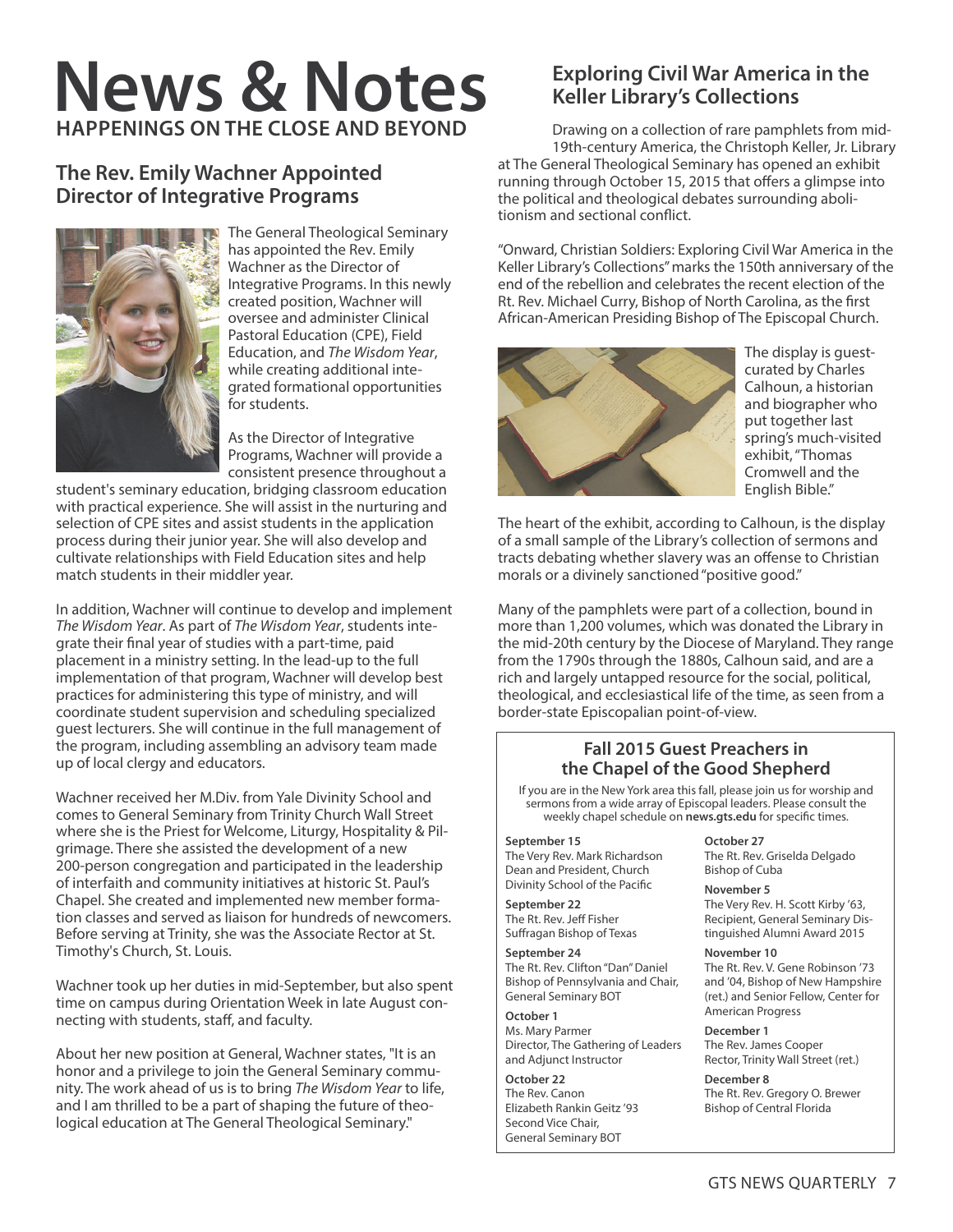### **Alumni Gathering 2015**

Wednesday, November 4 Thursday, November 5

Featuring

- Memorial Eucharist and Presentation of the Distinguished Alumni Award to the Very Rev. H. Scott Kirby '63
- A Special Evensong Honoring Prof. David J. Hurd, Jr.
- The Paddock Lectures *The Goodness of Upheaval: Pauline and Apocalyptic Perspectives* by new faculty members, the Very Rev. Michael Battle, Ph.D., and the Rev. Todd Brewer, Ph.D.
- Festive Buffet Dinner and Reception

For more information and to register please visit

**gts.edu/gathering**

### **Alumni News**

### **Transitions**

**The Rev. Mark Robin Collins** '08, Interim Rector, All Saints' Episcopal Church, Glen Rock, NJ **The Rev. Andrew Durbidge** '14, Diocesan Real

Estate Manager, Diocese of Long Island **The Rev. Betsy Ivey** '13, Rector, St. Simon the Cyrenian, Philadelphia, PA

**The Rev. David Fleenor** '06, Director of Clinical Pastoral Education, Mt. Sinai Health System, NYC **Scott MacDougall** '07, Visiting Asst. Prof. of Theology, Church Divinity School of the Pacific,<br>Berkeley, CA

**The Rev. Matthew R. Lincoln** '91, Rector, Trinity EpiscopalChurch, Buffalo, NY

**The Rev. Scot McComas** '03, Rector, St. Martin-<br>in-the-Fields, Keller, TX

**The Rev. Claire Nevin-Field** '06, Rector, St. Peter's Church, Philadelphia, PA

**The Rev.Michael Rau** '13, Rector, Holy Nativity Episcopal Church, Rockledge, PA

**The Rev. Samuel Smith** '09, Priest-in-Charge, St. Paul's, Stockbridge, MA

**The Rev. R. Barrett Van Buren** '05, Assisting Priest, St. John's La Verne, CA and Palliative Care<br>Staff Chaplain, Pomona Valley Hospital Medical Center [correction]

**The Rev. David Ware** '95, Rector, Church of the Redeemer, Baltimore, MD

**The Rev. Brad Whitaker** '89, Interim Rector, St. Paul's, Chattanooga, TN

**The Rev. Stephanie Yancy** '06, Vicar, St. Titus Episcopal Church, Durham, NC

### **prospective student conference**

February 14-15, 2016

The Prospective Student Conference is a two-day opportunity for prospective students to see for themselves what The General Theological Seminary and the City of NewYork have to offer.

During the conference, participants will attend classes, meet faculty members, staff, and students, dine in the beautiful Hoffman Refectory, and worship with us in the Chapel of the Good Shepherd.

There's no better way to get to know General and the GTS community.

For more information, please email **admissions@gts.edu**

### The Rev. Thomas J. Brady '61 The Rev. Patricia Wight-Holby '84

**Necrology**

### **set on/ ude. st g. <sup>s</sup> wen**

mont zwen testel edt liA General Seminary can be . **ude. st g. <sup>s</sup> wen**<sup>t</sup> <sup>a</sup> dnuof Read more about the stories in this issue at

> Learn more at **d**<br> **g**

Your gifts are an important egatired no to noit meritage and our future, and you are a partner in our call to proa not noisiv bna epiov a ebiv generous Anglican witness . epivies bus qinenow ni

yr ani meSl aci gol oehTl ar eneGehTf <sup>o</sup> noit acil bup A of The Episcopal Church in the United States 440 West 21st Street, New York, NY 10011



l'hoy *x* had

**sTGot gni vi G**





### the developing Church. And an apocalyptic vision, spawned by John of Patmos, provides a way for contemporary communities in the 21st century to navigate their way through nightmares to beatific vision.

**The 2015 paddock**

Wednesday and Thursday

The Very Rev. Michael Battle, Ph.D. The Rev. Todd Brewer, Ph.D.

**The Goodness of Upheaval: Pauline and Apocalyptic**

The lectures will provide both theological and practical conversation about why Christians engage in upheaval as a necessary good. More specifically, Paul's experiences of upheaval positively generate his pluralistic vision of

**lectures**

2:00 p.m.

**Perspectives**

November 4 - 5

For more information and to register, go to **gts.edu/paddock**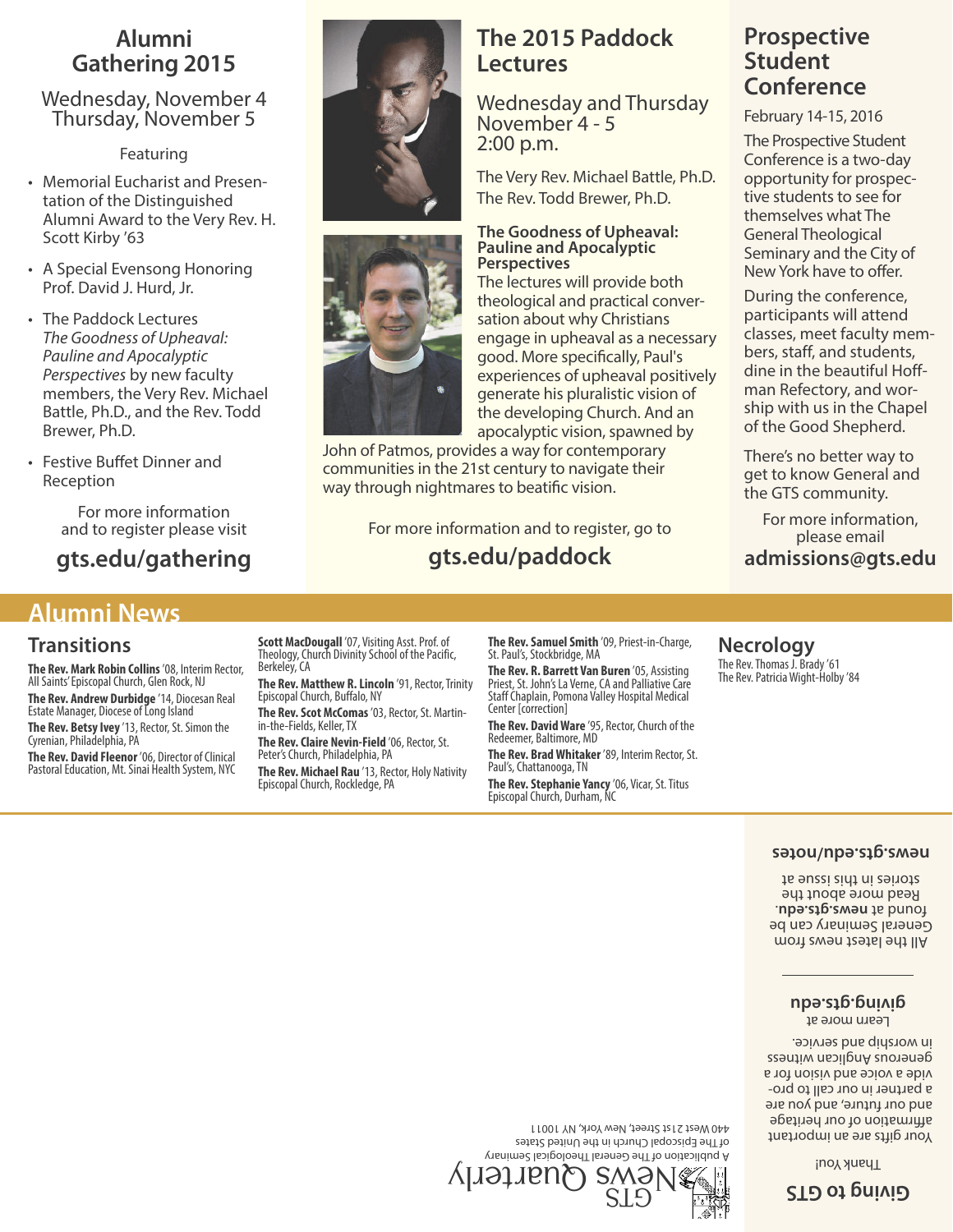## **Report of Gifts** Fiscal Year 2014-2015

GTS is most grateful to each one of our individual, parish, and corporate donors for their generosity in the 2014-2015 Academic Year. With your help, our mission grows and thrives! This list has been constructed with great care, but should an error or omission be found, kindly notify the Seminary's Office of Advancement.

We would especially like to thank the **donors whose names are in bold** for their loyal support as members of **The Mary Crooke Hoffman Society** (those who have<br>made gifts in each of the five past academic years or more) and *Society* (those who have included General in their estate planning). Donors with a symbol (†) next to their name have given in honor or memory.

#### **\$50,000 and more**

The Estate of James and Carol Hindle **Hamilton andMildred Kellogg Charitable Trust LCU Fund forWomen'sEducation The Rev.Bartlett A.McCarthy and Samara Kline,Esq.** The Estate of Marian Roberts **Parish Church of Trinity Wall Street, New York, NY** 

### **\$10,000 and more**

**The Rev.Michael Andrew and Catherine Bird The Rev. Charles E. Connelly The Rt.Rev.Clifton Daniel III** †

#### **\$5,000 and more**

**Anonymous The Rt.Rev.G.P.Mellick Belshaw,D.D. The Rev.Timothy A.Boggs The Rev. Annette M. Chappell The Church Foundation**

### **\$2,500 and more**

**Ms.Anne Clarke Brown and The Rev.Lee Alison Crawford The Rev.Lynn Carter-Edmands and The Rev. Frank Albert Edmands II** Chelsea Enclave Owners Corp **Mr.Dale C.Christensen,Jr.,Esq.** *The Rev.LinwoodW.Garrenton*

### **\$1,000 and more**

**Anonymous** Mr.J.Dean Amroand Mrs.Amira Amro **Mrs.Donna Ashley andMr.Andrew Ashley** *The Rev.Yamily Bass-Choate and The Rev.HoraceE.Choate,Jr.* † Mr.and Mrs.Bill Bliss **The Rev.Dr.Paul B.Clayton,Jr.and The Rev.Sharon H.C.Clayton** Cole Chelsea LLC The Rev. Dr. Candice L. Corrigan and<br>Dr. Johanna Leuchter, M.D.† The Rev. Canon Amy Real Coultas and Mr. Kevin Coultas The Rt.Rev.Andrew M.L.Dietscheand Mrs.Margaret Dietsche *The Rev.David D.Duncan and Mrs.Sarah Korkowski Duncan* Ms. Caroline C. Dunkle *Mr.WilliamB.Eagleson,Jr.*

#### **\$500 and more**

**The Very Rev.Daniel Ade andMr.Walter Killmer Dr.Joan C.Arvedson** Mr.and Mrs.David Booth Beers **The Rev.Scott P.Bellows** Mr.George D.Benjamin and Mrs.Evelyn Benjamin The Rev. Sally Letchworth Bub The Rev. Canon James Gaines Callaway, Jr. and Mrs. Mary<br>Chilton Callaway **The Rev.Joseph J.Campo and The Rev.JoAnne Campo** Mrs.Leyda G.Cookseyand Mr.John S.Cooksey **The Rev.John E.Covington** The Rev.Joseph A.Di Raddo *TheRt.Rev.Philip Menzie Duncan,D.D.and Mrs.Kathy Duncan*

#### **\$25,000 and more**

**Mr.F.T.Davis,Jr.andMrs.Winifred Davis**† The Estate of Margaret W. Greene **Randall Ashley Greene**† **The Rev.Canon Dr.Christoph III andMrs.Julie Keller** † The Estate of Charlotte L. Spears The Estate of Donald Sullivan

The Estate of William Dwyer Mr.E.Bruce Garner † **Ms.RamonaM.Fantini and Mr.JohnM.Jacobs**† **The George Mercer, Jr. School of Theology, Garden City, NY** 

**Mr.Sander Davies** *Wilfred S.Derbyshire Foundation The Rev.Patricia Steinecke Downing and The Rev.Richard E.Downing* **Dr.FrederickW.Gerbracht,Jr.andMrs.June Gerbracht Ms.Melinda L.Lloyd**

**The Rev.Canon Elizabeth Rankin Geitz and Mr.Michael Geitz**† **The Rev.Roxane Gwyn andMr.Owen Gwyn** Mr.Preston Haskelland Mrs.Joan Haskell Mr.William H.Herrman *The Rt.Rev.JamesL.Jelinek,D.D.* **Ms.Sandra T.Johnson and Dr.WilliamG.Johnson The Rt.Rev.andMrs.W.Michie Klusmeyer,D.D. The Rev.KennethW.Paul andMrs.VirginiaM.Paul**

The Estate of Elizabeth C. Given The Estate of Wilfred Derbyshire Curran B.Estreich **Mr.Robert G.Fuller,Jr. The Very Rev.RobertE.Giannini,D.D.** *The Rev.JamesL.Gill* † Ms.Hilary Gosherand Mr.David Quigley **The Ven.John A.Greco** The Rev. Robert S. Griffiths The Rev.Canon Jadon D.Hartsuff *Mrs.Joan Hay Madeira* **The Rev.Dr.Stuart H.Hoke The Rev. Joel T. Ireland, Esa. The Rev.Stuart Albert Kenworthy and Mrs.Fran Kenworthy** The Rev. David C. Killeen and Mrs. Carol A. Killeen **The Rev.Canon andMrs.Gregory B.Larkin** *The Rev.Stephen J.Leonetti and Judith G.Leonetti The Rev.WilliamH.Martin* The Rt. Rev. Steven A. Miller, D.D.

**The Rev.Dr.John H.Eastwood,Jr.and Mrs.Judith Eastwood**

The Rev. Michael B. Foley The Rev. Canon Carlson Gerdau, D.D.

**The Rev.Robert J.Fitzpatrick andMs.Cathy Hawn**

**The Rev.Howard Gillette andMrs.Mary Gillette** Mr.Robert Goberand Mr.Donald Moffett Mr.Peter Green and Ms.Sharon Green **The Rev.Judith Semple Greene** The Rev. Charles L. Grover III and Mrs. Joan Grover **The Rev.Canon RobertF.Hayman and Mrs.Sarah Hayman Ms.Jane B.Hearn** The Rev. Canon David W. Holland **The Rev.AnthonyW.L.Hollis The Rev.andMrs.Alanson B.Houghton II** *The Rev.andMrs.VictorE.Hunter,Jr.*

The Rev.Dr.John P.Mitchell **The Rt.Rev.JamesW.Montgomery** The Rev.Timothy Mulder and Mrs. Linda Walker† *The Rev.Margaret AnnMuncie and The Rev.StephenM.Bolle* **The Rev.Albert P.Neilson** Mr.and Mrs.Benjamin Reath Neilson **The Rev.Canon Kathryn Jeanne Person and Dr.KamalF.Abdullah** The Rev. William T. Pickering and Mrs. Lee Ann Pickering The Rev.Warren C.Platt **The Rev.andMrs.Kenneth A.Polglase and Mrs.Carolyn H.Polglase The Rev.andMrs.Edward S.Prevost** Mr. and Mrs. Jay Puckett† Richard Saltonstall Charitable Foundation<sup>†</sup> *The Rev.Canon A.Robert Rizner and Mrs.Constance Bufkin Rizner* The Rev. Canon Dr. Virginia Mae Sheav and Mr. Donald J. Sheay

### **\$15,000 and more**

*TheVery Rev.Kurt H.andMrs.Cathleen B.Dunkle*† **Mr.andMrs.Robert H.Hogan** The Estate of C. Andrew Mepham

The Rt. Rev. Lawrence C. Provenzano, D.D. **The Rev.SamuelTallman and Mr.Mike Zuravel** *The Rev.Ellen L.Tillotson*† The H.P.SilverTrust

Mr. Stephen Malekian and Mrs. Nhickolle Clayton **The Rev.Elborn E.Mendenhall and Dr.BurneyL. Mendenhall** Ms. Clare F. Nesmith Canon Mr.David R.Pitts *The Rev.Dr.Alan K.Salmon Mr. Frank Strup, Jr. and Mrs. Janet Strup* 

*The Rev.DouglasE.Remer and Mrs.Sterling H.Remer* † **The Rev. and Mrs. Joseph M. Running, Jr.** *Ms.Cynthia H.Schwab Mr. Richard F. Strup and Mrs. Cindy Strup Ms.JuliS.Towell andMr.S.GilmerTowell* The Rev. James Donald Waring **The Rev.HoytWinslett,Jr.** *The Rev.Susan L.Wrathall*

**The Rt.Rev.Mark S.Sisk,D.D.andMrs.Karen Sisk** The Rev. Dawn Stegelmann<sup>†</sup> The Rt. Rev. William H. and Susan A. Stokes **The Rev.andMrs.WilliamThiele The Rev.C.John Thompson-Quartey and Mrs.JeriThompson-Quartey** Mrs. Emily Baker Tobin **The Rev.Lee Ann D.Tolzmann** Mr. Samuel E. Urmey<sup>†</sup> *The Rev.John B.Wheeler andMrs.HelenWheeler The Rev.Dr.R.ScottWhite and Ms.MicheleE.Sherburne* **Canon ConstanceWhite**† The Rev. Michael S. White and The Rev. Helen S. White<sup>†</sup> **The Rev.and Mrs. Jack M. Wolter Mr.RobertE.Wright andMr.Lee A.Thomas (Deceased)** The Rev.Nancy HartmeyerWynen and Mr.AlfonsC.Wynen

### Ms.Dorothy Hutcheson†

**Mr. Hilton M. Jervey and Mrs. Georgia B. Jervey** The Rev. Samuel Gregory Jones and Mrs. Melanie Jones **The Rt.Rev.David B.Joslin** Mrs.Susan Leech Kennedy **The Very Rev.H.Scott Kirby andMrs.Heather Kirby** *The Rev.Richard G.P.Kukowski andMs.Elaine Klein* Dr.KarlW.G.Kumm† **The Rt.Rev.Peter JamesLee andMrs.KristyLee** The Rev. Brandt Leonard Montgomery The Rev.Matthew J.Moretz **Mr.Martinus H.Nickerson** *The Rev.WilliamA.Norgren,D.D. TheVery Rev.J.Robert Orpen,Jr.and Mrs.Lavinia Orpen* The Rev. Edward D. Pardoe III and Mrs. Helen Pardoe **The Rev.Mark B.Pendleton**

**The Rev. Catharine B. Reid** The Rev. Stephen Shaver and Ms. Julia Shaver **Mr.T.Leslie Shear,Jr. Dr.AnneW.Silver** *The Rev.Dr.andMrs.ColtonM.Smith III Mr.andMrs.Channing S.Smith,Jr.* † **The Rt.Rev.Andrew R.St.John,D.D.** *The Rev.Marguerite HenningerSteadman and Mr.Eric HennigerSteadman* **The Rt.Rev.Eugene TaylorSutton,D.D. The Rev.KitTobin**† **The Rev.Canon Richard S.Van Horn** *The Rev.TeunisjeVelthuizen* **The Rev.AndrewW.Walter andMs.SusanWalter Mrs.NancyWissemann** The Rev.and Mrs.Joseph M.Zorawick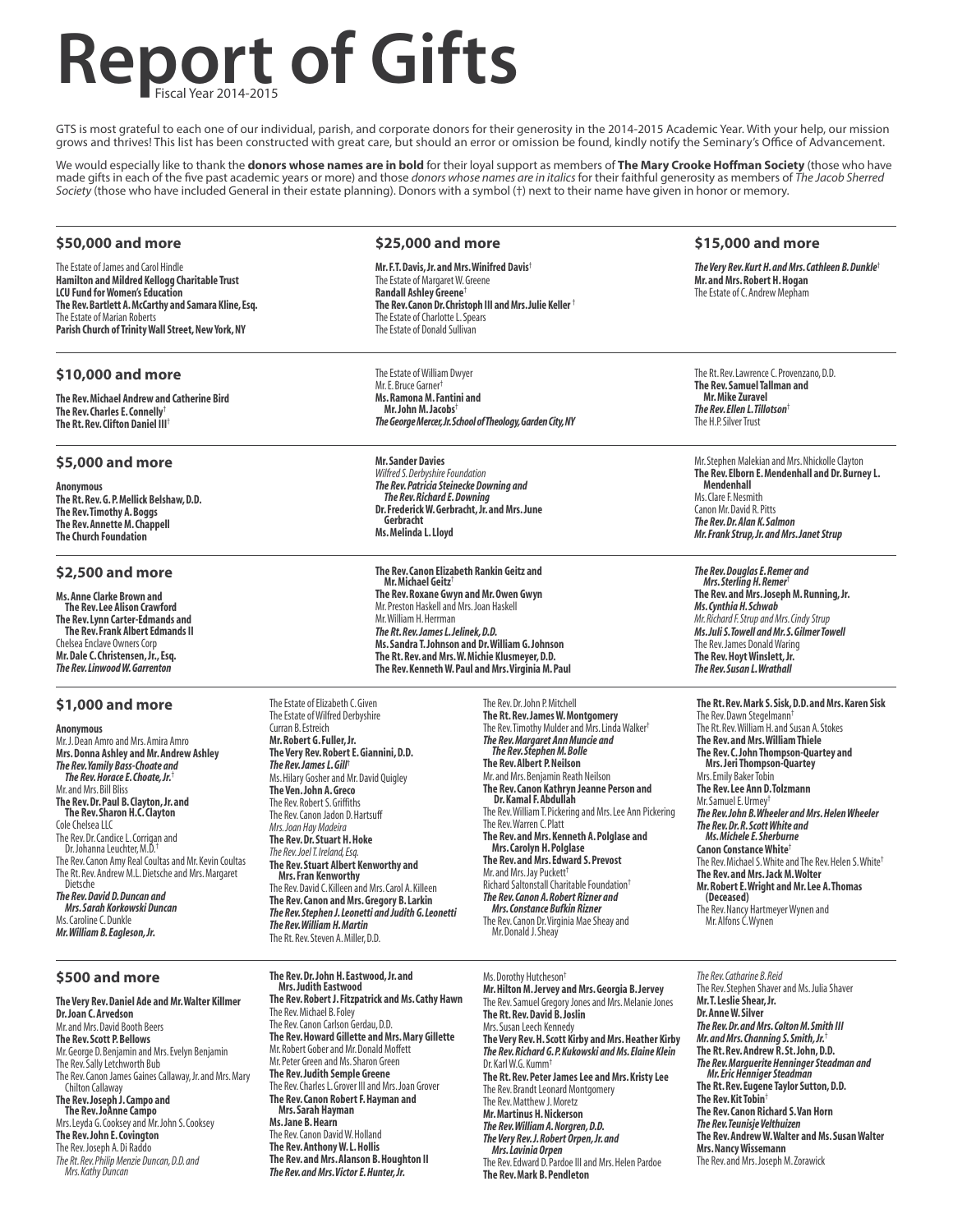#### **\$250 and more**

**The Rev.Jerry R.Anderson Mr.John H.Andren,Jr.andMs.Emily Andren** *The Rev.andMrs.Jonathan B.Appleyard* The Rev. Sara C. Batson Mrs.Darby Berg **Mr.G.WilliamBissell The Rev.Lawrence H.Bradner The Rev.Amanda Brady The Rev.andMrs.Wm.Hill Brown III** The Rev.C. Jane Bruce Mr.and Mrs.JF Bryan *The Rt.Rev.WilliamG.Burrill,D.D.* The Rev.Dr. Susan Linda Carter **The Rev.AmyChambersCortright and The Rev.Canon JosephM.C.Chambers The Rev.FrancisT.Daunt andMs.Jane Bowles The Rev.Dr.MittiesM.DeChamplain The Rev.Jane Dunning**

#### **\$100 and more**

Anonymous *Anonymous* **Mr.BradfordW.Agry** The Rev. Hilario Albert The Rev.Paul Andersen and Mrs.Lilith Andersen The Rev. Marvin B. Aycock, Jr. and Mrs. Sally T. Aycock Mr. Christopher H. Babcock<sup>+</sup> **The Rev.PaulE.Baker** Dr.Thomas A. Bartlett and Mrs. Mary Bartlett The Rt.Rev.John C.Bauerschmidt,D.Phil.and Ms.Caroline Bauerschmidt **Mr.Henry H.Baxter,P.E.** *The Rev.CanonThaddeus A.Bennett* **The Rev.Canon John B.Birdsall The Rev.Edwin L.Bishop The Rt.Rev.Frederick H.Borsch,D.D. Ms.Leonore A.Briloff** The Rev. Richard C. Britton Mr.G.Edward Broadberry Mr. David M. Bullock *The Rev.Dr.R.Craig Burlington and<br>Mrs.Adelene C.Burlington<br>Mr.Giovanni Caforio and Ms.Isabelle Lambotte* The Rev.Richard HenryCallaway **The Rev.Walter D.Carlson andMrs.Marlene Carlson** *The Rev.Canon Clifford B.Carr* The Rev.Dale R.Carr *TheRev.WilliamJ.Cavanaugh* **Mr.andMrs.CharlesM.Chapin III** *The Rev.Ward H.Clabuesch* **Ms.Maryhelen Clague The Rev.Adelaide S.Clark** Mrs. Theresa T. Cochrane Mr.Gerald D.Coffey **The Rev.Philip A.College The Rev.Dr.Charles R.Colwell andMrs.Judith Colwell Heather E. Cook Mrs. Frances Holt Covert Mr.Edwin L.Crocker** Mr.and Mrs.William S.Culp **The Rev.JoelChristopher Daniels The Rev.Karen Davis-Lawson and Dr.NoelLawson** Mrs.RobertaT.Dawson Mr.Gifford B.Doxsee The Very Rev. Dr. DeDe Duncan-Probe and Mr. Chris Probe<sup>†</sup>

The Rev. Canon William D. Dwyer (Deceased) and Mrs. Utako Shiraishi Dwye The Rev.Richard G.Fabian **The Rev.Paul B.Feuerstein andMrs.Rebecca Feuerstein The Rt.Rev.RobertLeRoyFitzpatrick,D.D.and Mrs.Beatrice Fitzpatrick**† **The Rev.Jane F.Flaherty** *TheRev.Deena McHenry Galantowiczand Mr.RichardE.Galantowicz* Mr.Thomas Gilmartin The Rev. Suzanne H. Graham<br>Mr. Jos. Keiper Groff, Sr. and Mrs. Margaret M. Groff<sup>i</sup> Mr. James F. Hale Mr.and Mrs.Rajaand Anna Harb The Rev.Dr.Joseph P.Healeyand Mrs.Kathleen Healey **The Rev.Dr.John H.Heffner** The Rev.Dr.Charles R.Henery<br>**The Rev. Leon Stephen Holzhalb III, D.Min. and<br>Ms.Julie A. Hopkins<br>The Rev. and Mrs. Thomas S. Hulme** The Rev.Meg Buerkel Hunn The Rev. Peter B. Irvine<sup>\*</sup>

**The Rev.Frank G.Dunn**† **Mr.James C. Edsall** Dr.and Mrs.JohnWilson Espy† Mr.and Mrs.William M.Evarts,Jr. **The Rev.Dr.Beverly A.Factor and Dr.Joseph J.Elterman** Mr.BillFannin Mrs.Elizabeth A.Fisher The Rt. Rev. Jeff W. Fisher<br>**The Rev. Malcolm L. Foster and Mrs. Marilyn F. Foster** Mr. Aaron Freeman and Mr. Trevor Jacobson **The Rev. Edward Garrigan**<br>Mr. Stephen Gatfield and Gabriela Arenas Mr. Jordon Giancoli *TheRev.Columba Gilliss* The Very Rev.J.Mark Goodman and Mrs.Dawn Goodman **The Rev.Edward R.Greene** The Rev.Richard Gressle **The Rev.Harvey H.Guthrie,Jr.** William Downer Hardin, Esq. The Rev. Frances A. Hare **The Rev.Suzanne L.Harris andMr.George Harris** The Rev.W. Frisby Hendricks III Mrs. Nancy Hoffman Hennessey and Mr. Kevin Hennessey<sup>†</sup> mandancy norman.<br>Mr. Daniel L. Hertz, Jr. Mr.W.R.Hillbrant<br>*The Rev.H.Gaylord Hitchcock, Jr.* **The Rev.Canon andMrs.GregoryM.Howe Dr.David J.Hurd,Jr.andMr.GregoryEaton**† Mr. Carl Bearse Jacobs The Rev. and Mrs. Paul Jeanes III Ms. Mary Jenkins†<br>Mr. Frederick Jenks and Mr. Joseph L. Goulet† The Rev.Canon Elise Beaumont Johnstoneand The Rev.Ryan Shrauner **The Rev.Vern E.Jones**† **Mr.Warren Kalbacker The Rev.Louise Kalemkerian The Rev.andMrs.Peter G.Keese The Rev. Barbara Ann Kelley**<br>Mrs. Elizabeth B. Kerner and Mr. William B. Kerner<sup>†</sup> Mr.Anthony Khani The Rev.Canon Jonathan LeRoy King Mr.HenryL.Kingand Mrs.Margaret G.King Mr. Ian Kinman **The Rev.Canon Anne Elizabeth Kitch**† *The Rev.Dr.JohnT.Koenig and Dr.Elisabeth Kathleen Koenig* **The Rev.Daniel B.Kunhardt**

**The Rev. Dr. Michael Kuhn and Ms. Maria Elliott**<br>Mrs. Jennifer Lofthouse and Mr. David Wimmer **The Rev.Jan A.Maas The Rev. and Mrs. Robert J. MacFarlane**<br>The Rev. Alexander Martin and Mr. Robert Hoon **The Rev.HarryMazujian** The Rev. Gary F. McCauley<br>**The Rev. Dr. Clair W. McPherson and Mrs. Connie McPherson** Mr. Andrew Ng and Mr. Paul C. Christakos<sup>†</sup> The Rev.and Mrs.Joseph R.Parrish,Jr. **The Rev.Dr.WilliamBrown Patterson** F. Kincaid Perot The Rev. Manon Thomas Philip and Mrs. Mary Philip The Rev. Marion Thomas I<br>The Rev. Robert A. Picken

**The Rev.Anne E.Koehler andMr.Steven Koehler**

*The Rev.Vern E.Jones*

Mr. Yiwei Ren and Ms. Monica Lynn Chambers Cynthia Russell **Dr.Sally Belle Sedgwick** Ms.Kathleen V.Sheffer †

Mr. Earl Charles Larsen and Mrs. Barbara Larsen<sup>1</sup> The Rev.DonnaLarson **The Rev.Deacon Denise LaVetty** *The Rev.SusanMelletteLederhouse andMr.BruceLederhouse* **Dr.Kenneth Eugene Lehrer andMrs.Geraldine T.F.Lehrer Ms.Virginia T.Lief** *The Rev. Arthur R. Lillicropp* The Rev. Richard T. Loring<br>Ms. Catherine Ross Loveland The Rev. Canon J. Fletcher Lowe, Jr. and Mrs. Mary Frances Lowe The Rev. Richard E. Lundberg<br>**The Rev. Dr. William C. Lutz Ms.Diana G.MacVeagh** Mr.GregoryT.Maddock The Rev.Canon Henry A.Male,Jr. **The Rev. R. DeWitt Mallary, Jr. and Mrs. Vera G. Mallary The Rev.Dr.Ellen B.McKinley Mrs.PriscillaMcNulty The Rev.Julie H.McPartlin andMr.KennethMcPartlin**† **Ms.Joyce AnnMerryman** The Rev.John P.Meyer **The Rev.RobertL.Morris andMrs.CathleenMorris** The Rev. Dr. Richard W. Murphy<br>The Rev. John J. Negrotto (Deceased) and Mrs. Susan Negrotto **The Rev.Charles G.Newbery,D.D. The Rev.Canon Jack F.Nietert andMrs.Chris Nietert The Very Rev.andMrs.Frederick B.Northup The Rev. Dr. Hiltrude Nusser-Telfer**<br>Mr. Christopher O'Hara and Mrs. Roxanne O'Hara **The Rev.EdsonMaxwell Outwin andMrs.Kay B.Outwin** The Rev.Peter D.Ouzts **The Rev.Dr.Robert J.Owens,Jr.andMrs.Mary Ann Owens The Rev.Dr.BordenW.Painter,Jr.andMrs.Ann D.Painter The Rev.John H.Parke andMrs.Eleanor A.Parke** The Rev. Ronald W. Parker **Mrs.Nancy B.Parks** Mrs. Meredith Penfield†<br>The Rev. Dr. Richard W. Pfaff **The Rev.Patricia Daniels Pierce** The Rev.William E.Pilcher III The Rev. Dr. Jason Alder Poling and Mrs. Mary Poling<sup>†</sup> Ms. Penelope Poor The Rt.Rev.and Mrs.Kenneth L.Price,Jr.,D.D. **The Rev.Margaret K.Pumphrey and The Rev.John B.Pumphrey The Rev.Petrina Pyatt** Ms. Mary Rabaut LeFauve<sup>1</sup>

**The Rev.ClarenceWilliamSickles,D.D.** Ms. Marie Louise Smith<sup>+</sup> **Ms.Ann Spaulding The Rev.Ralph R.Stewart** The Rev.David M.Stoddartand Mrs.Lori Ann Stoddart **Mrs. Elizabeth <b>H. Theofan and Mr. Edward Aleksey**<br>The Rev. Canon Richard Franklin Tombaugh and<br>Mrs. Sandra C. Tombaugh *Mrs.MargueriteE.VonTwistern* **The Rev.KathleenWalter andMr.Gerard Boone The Rev.JoyEdemyWalton** The Rev. David J. Ware Mrs.CherylWatt **Mrs.Priscilla B.Webster** The Rev. Canon Edgar F. Wells, D.D. *The Rev.George A.Westerberg* **The Rev.A.DonaldWiesner**

The Rev. Kent David Rahm The Rev.John A.Rogers,Jr. The Rev.Canon Gwendolyn J.Romeril † Mrs. Willoughby Royce and Mr. Robert C. Royce, Esq.<sup>†</sup> **Ms.Patricia P.Sands** *TheRev.Mark A.Santucciand Mrs.MarleneSantucci* The Rt. Rev. Stacy Fred Sauls, D.D. and Mrs. Ginger Sauls†<br>The Rev. Louis Charles Schueddig† **Mr.Harry Richard Schumacher and Mrs.KatherineW.Schumacher The Ven.DanielL.Selvage Mr.andMrs.Cornelius V.V.Sewell** *Mr. and Mrs. Robert K. Shelly*<br>The Rev. Joseph J. Shippen and Ms. Suzanne Hobby-Shippen Mr. and Mrs. Thomas Slater **The Rev.Ralph Eugene Smith The Rev.WilliamE.Smyth** Ms. Fabienne Terwinghe Gail G.Thacher † **The Rev.Kenneth D.Thomas The Rev.Canon Allisyn L.Thomas** The Rev.JamesC.Thompson and Mrs.LoisThompson Mr. Jeffrey Thorpe<sup>†</sup><br>The Rev. Celeste Tisdelle and Mr. Ash Tisdelle **The Rev.Samuel A.Tomlinson III and Mrs.Susanne Tomlinson Mr.WilliamE.Toner andMrs.Caroline B.Toner** † Mrs.Sarah B.Uhleand Mr.Alexander A.Uhle† **Ms.Nancy H.Valenti** The Rev.Dr.Daron J.Vroon and Ms.JulieWilliamson Vroon The Rev. Edward L. Warner<sup>†</sup> The Rev. George F. Wharton III<br>**The Rev. John M. Wilcox** The Rev.Paul B.Williams † *The Rt.Rev.Arthur B.Williams,Jr.,D.D.and Mrs.Lynette R.Williams* The Rev.Roderic D.Wiltseand Mrs.PatWiltse

#### **Up to \$100**

Anonymous † Mr. Charles F. Bauer and Mrs. Dorothy A. Bauer **The Rev.Dr.ThomasW.Bauer** Charles Henry Arthur Bauer † The Rev. Sarah Blaies-Diamond and The Rev. Daryl Diamond<sup>†</sup> Ms.Mary Ann Boland† **Mr.Joseph N.Bond andMrs.Patricia Bond** Ms.Beverly Borg **Mr.Watson F.Bosler Ms. Millicent C. Browne** The Rev. and Dr. Henry Albert Chan The Rev. Colin Chanman **Ms.Louise KinseyClark The Rev.Andrew A.Cooley** The Rev. Edward W. Curtis *Dr.PamelaW.Darling* Mr. Guilherme Decca and Mrs. Veronica Decca<br>The Rev. Tommy J. Dillon II Ms. Mary Elizabeth Dwyer Mr. David M. Eckert<br>**Mr. Robert Elliot** Mr.Roger D.Elsas **The Rev.D.Edward Emenheiser and Mrs.AnnM.Emenheiser** The Rev.Michael J.Fill,Jr.and Ms.Maryann Silver The Rev.Randolph L.Frew Dr. John F. Fusco and Mrs. Diane Fusco Ms. Valerie C. Gallimore-Munro

Ms.Patricia A.Gerhardt **The Rev.CarlE.Giegler andMrs.Beverley Giegler Mr.Edward Bonfroy Giller** Mr.Andre Gregoryand Ms.Cindy Kleine **Mr. Brian Edmond Hagan**<br>Mr. Robert L. Hammett<sup>†</sup> Mr.and Mrs.A.Bruce Harland Mr.Laurent Hermouetand Mr.William Sauter **The Rev.Joseph D.Herring,Jr.** Mr.Kurt Hill Sloan Hoffer **The Rev.andMrs.Melford E.Holland** Ms.Helen Jackers Ms.Barbara G.Johantgen Ms. Jo Ann Bradley Jones **The Rev.David A.Kearley andMrs.Marion B.Kearley Mr.Edward Allen Kelley** Mr.Mark Kiley The Rev.Kathleen Erin Killian Mr.Andrew Astwood Kryzak Mr. Richard LeComte The Rev.Richardson A.Libby,Jr.and Mrs.Kathryn B.Libby Mr.Henry G.Loeb The Rev. Kathleen Lonergan **Mrs. Katharine L. Lowe**<sup>†</sup> Mrs.Charlene R.Maitland Hershey Andrael Mallette<sup>+</sup> Geoffrey Marsh† The Rt. Rev. Brian R. Marsh The Rev. Bruce Mason and Mrs. Sandra Bruce

**Dr.Stanley PenroseMayers,Jr.,M.D. Mrs.V.K.McCarty**† The Rev.Scot McComas Mrs.Sarah Graydon McCrory† **Mr. John A. McGuire and Mrs. Mary McGuire** Marilyn Ayres McMillan Mr.VincentE.Meleskiand Mrs.KayL.Meleski Mr.Hank Methvin† James Michael Miller **The Rev.Albert N.Minor andMrs.CarrollT.Minor** The Rev.Jean Elisabeth Mornardand Mr.Michael Mornard Susan Soler Nascimento Network For Good The Rev. Jennifer Lee Oldstone-Moore and Mr.Christopher R.Oldstone-Moore† Ms.TreciaS.O'Sullivan The Rev. G. Palmer Pardington III The Rev. Canon John C. Powers<br>The Rev. John Jeffrey Purchal The Rev.Luis A.Quiroga-Gil Mr.James M.Rhodes Ms.Kim Robey Ms.Pauline Rodney† **Mr.GeorgeM.Rusch** Mr. Edward J. Schadler and Mrs. Barbara M. Schadler Elizabeth Brooke Schrader Susan Shelhart † The Rev.Canon Debra Ann Shew Mr. John Shirley†<br>Mr. Jonathan Silver and Mr. Robert Silver† **The Rev.Richard J.Simeone**†

**Ms.Susan Stein The Rev.Edwin R.Sumner,Jr.andMrs.Carol A.Sumner** Mr.Lawrence K.Swehla† The Rev. Nicholas Stephen Szobota Ms. Melissa Sherman Tassinari Ms. Annette Thies The Rev.Alexandra MicheleSteed Van Kuiken Ms. Mary S. Van Schaick Luz Villa The Rev. Frederick S. Wandall and Mrs. Virginia Wandall **Mr.LawrenceW.Ward andMrs.Grace V.Ward** Dr. Tommie Lee Watkins, Jr. The Rev. Dr. Fric J. Weaver The Rev.Matthew H.Welch The Rev.Christina K.Wible **The Rev.Anne LaneWitt The Rev.Richard R.Wyland andMrs.Jeanne BryantWyland** The Rev. Canon Manoj Zacharia Mr. and Mrs. Eric and Jessica Zachs Jervis Zimmerman and J. Paul Zimmerman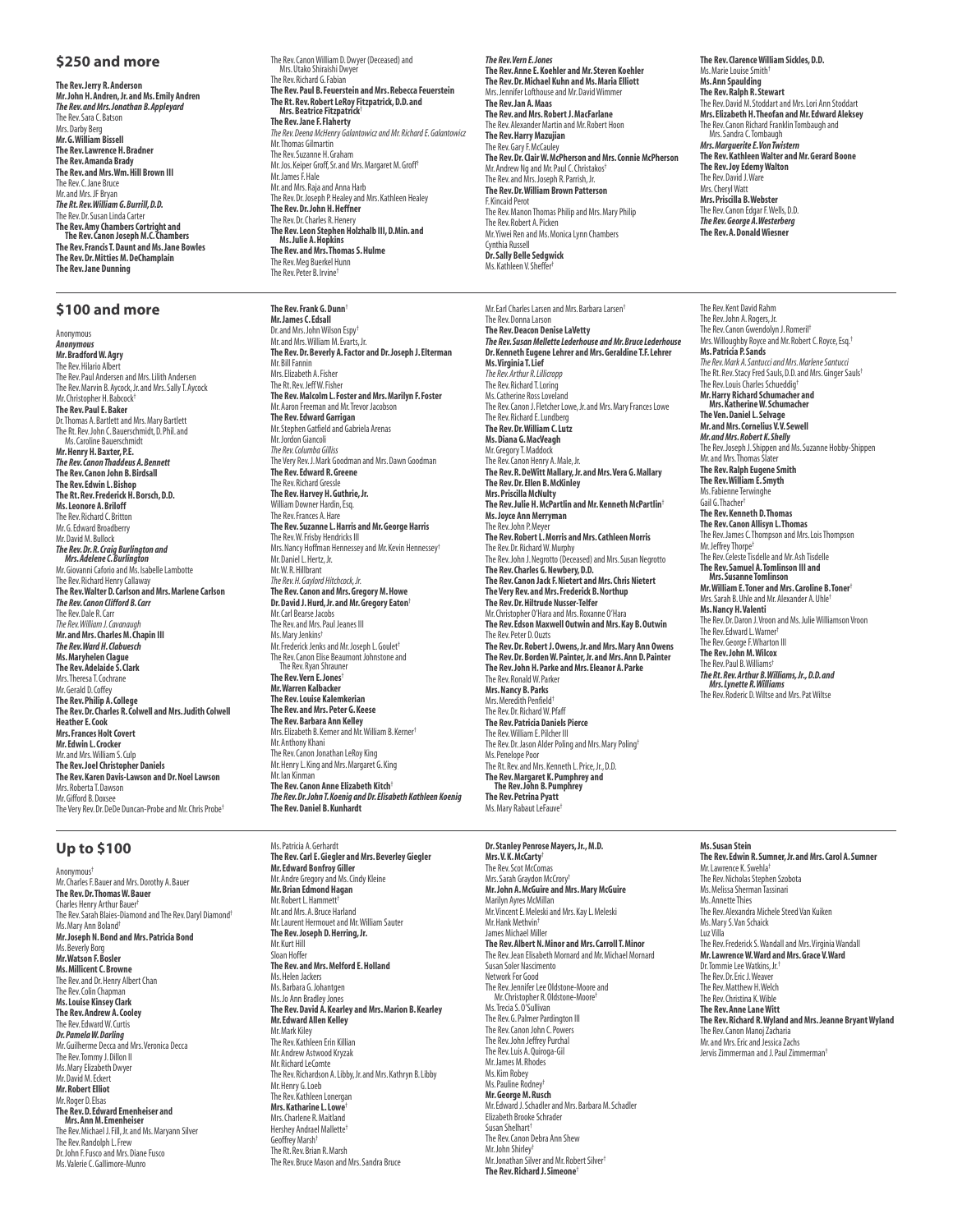#### **Parish Giving** by Diocese

**Albany** Church of St. Luke the Beloved Physician, Saranac Lake **Atlanta** HolyTrinityParish,Decatur **AllSaints'EpiscopalChurch,Atlanta** St. Aidan's Episcopal Church, Alpharetta Trinity Episcopal Church, Columbus **ChristEpiscopalChurch,Macon**

**California St.Aidan's Church, San Francisco Central Gulf Coast** St. Agatha's Episcopal Church, DeFuniak Springs<br>**Diocese of the Central Gulf Coast, Pensacola** 

**Central New York AllSaintsEpiscopalChurch,Johnson City** Grace Church, Utica **St.Ann's Episcopal Church, Afton** 

**Central Pennsylvania** St. Andrew's Parish in the City Episcopal Church, Harrisburg **Colorado** St. John's Cathedral, Denver

**Connecticut AllSaints'EpiscopalChurch,Wolcott** St. Mary's Episcopal Church, Manchester **St.Paul'sEpiscopalChurch,Riverside Grace and St.Peter'sEpiscopalChurch,Hamden St. Andrew's Church, Kent** St. Barnabas Church / Missions Outreach Committee, Greenwich **Dallas** Saint Michael and All Angels Episcopal Church, Dallas

**Delaware** ChristChurch Christiana Hundred,Wilmington Trinity Episcopal Parish, Wilmington **El Camino Real** Episcopal Church Women of Saint Andrews, Saratoga **Florida**

St. Mary's Episcopal Church, Green Cove Springs **Fond du Lac TrinityEpiscopalChurch,Oshkosh**

#### **Gifts in Honor**

**The Rev. Lauren Ackland** Grace Church, Madison, N **Charles Henry Arthur Bauer** Hershey Andrael Mallette **The Rev.Arlette Benoit Hershey Andrael Mallette The Rev.Barbara C.Crafton** Ms.Dorothy Hutcheson **The Rev.Christine Day** All Saints Episcopal Church, Johnson City, NY **Dr. Joshua Davis and Family** Hershey Andrael Mallette

**The Rev.Dr.Mitties DeChamplain** Mr. Frederick Jenks and Mr. Joseph L. Goulet **The Rev.Tommy J. Dillon II** St. Aidan's Church, San Francisco, CA **The Rev.Herbert Draesel, Jr.** The Rev.Paul B.Williams

### **Gifts in Memory**

**The Rev.Richard S.Bailey** Mr.William E.Tonerand Mrs.Caroline B.Toner **Wilma Bauer & Charles F.Bauer** Charles Henry Arthur Bauer

**The Rt.Rev.Stephen Bayne** The Rev.Frank G.Dunn

**Donald Blaies** The Rev.Sarah Blaies-DiamondandThe Rev.Daryl Diamond **The Rev.Dr. James Anderson Carpenter**

The Rev. Douglas E. Remer and Mrs. Sterling H. Remer **Mary Louise Dunbar** The Rev. Douglas E. Remer and Mrs. Sterling H. Remer

**Kay Butler Gill** The Rev.JamesL.Gill The Rev.Canon Gwendolyn J.Romeril

**The Rev.Addison Hershey Groff,D.D.** Mr. Jos. Keiper Groff, Sr. and Mrs. Margaret M. Groff

**Fort Worth St.Stephen'sEpiscopalChurch,Wichita Falls Indianapolis ChristChurch Cathedral,Indianapolis**

**Iowa Grace EpiscopalChurch,Decorah** Trinity Episcopal Church, Iowa City

**Kansas**<br>Saint Paul's Episcopal Church, Kansas City **Long Island**

St. John's Church, Cold Spring Harbor St. Philip's Episcopal Church, Brooklyn St. Peter's Episcopal Church, Rosedale

**Los Angeles St.Columba'sEpiscopalChurch,Camarillo St.John'sCathedral,Los Angeles**

**Maine** St. John's Church, Bangor<br>Episcopal Church of St. John the Baptist, Thomaston St. David's Episcopal Church, Kennebunk

**Maryland Grace Episcopal Church, Silver Spring Massachusetts** Christ Church Parish, Plymouth

**Michigan** Christ Episcopal Church, Grosse Pointe Farms **Milwaukee**

Dioceseof Milwaukee,Milwaukee **Mississippi Diocese ofMississippi,Jackson**

St. Paul's Episcopal Church, Meridian **ChristEpiscopalChurch,BaySaintLouis TrinityEpiscopalChurch,Hattiesburg**

**Missouri** St. Peter's Episcopal Church, Saint Louis **New Hampshire**

**Church of the Good Shepherd,Nashua**

**New Jersey CalvaryChurch,Flemington St.George's-by-the-RiverChurch,Rumson** St. Mary's-by-the-Sea, Point Pleasant Beach

**The Very Rev.Kurt H.and Mrs.Cathleen B.Dunkle** Anonymous Charles Henry Arthur Bauer The Rev.Vern E.Jones Mrs.V.K.McCarty The Rev.Timothy Mulderand Mrs.LindaWalker Mr. and Mrs. Jay Puckett The Rev. Kit Tobin The Rev. Michael S. White and The Rev. Helen S. White

**Caroline & Maddie Dunkle** The Very Rev.Kurt H.and Mrs.Cathleen B.Dunkle **The Very Rev.Charles L.Fischer III** Hershey Andrael Mallette **Dr.Deidre Good** The Very Rev. Dr. DeDe Duncan-Probe and Mr. Chris Probe<br>The Rev. Canon Anne Elizabeth Kitch **The Rev. Lauren Holder**

Hershey Andrael Mallette **Dr.David J.Hurd, Jr.** The Rev.Peter B.Irvine Mr. Samuel E. Urmey

**The Rev.Mary Julia Jett** Hershey Andrael Mallette

**Cecile R.Hurd** Dr. David J. Hurd, Jr. and Mr. Gregory Eaton **The Rev.Canon Clinton Robert Jones** The Rev. Richard J. Simeon **The Rev.Karl G.G.Kumm** Dr.KarlW.G.Kumm **Kwisnek deceased family members** Mr.John Shirley **The Very Rev.Roger Scott Larsen** Mr. Earl Charles Larsen and Mrs. Barbara Larsen **The Rev.William J.F. Lydecker** Mrs. Katharine L. Lowe **Elizabeth Matthews** Society of the Transfiguration **Marion and Leon Methvin** Mr.Hank Methvin **The Rev.Dr.Willoughby Newton** Mr. Christopher H. Babcock Dr. and Mrs. John Wilson Espy Mr Robert L. Hammett Ms. Mary Jenkins

Church of the Advent, Cape May **St.James'EpiscopalChurch,Yardville** Church of Our Merciful Saviour, Penns Grove<br>**Holy Cross Episcopal Church, Perth Amboy** Diocese of New Jersey, Trenton **St.Elisabeth'sChapel-by-the-Sea,Ortley Beach** Trinity Episcopal Church. Woodbridge **New York All Saints Episcopal Church**<br>Christ Church, Bronxville **St.John's Church, Larchmont** 

Grace Episcopal Church, New York<br>Diocese of New York, New York **Diocese of NewYork EpiscopalChurchWomen,NewYork** Church of the Transfiguration, New York<br>**Parish Church of Trinity Wall Street, New York** St. Anne's Episcopal Church, Washingtonville **St.James'Church,Goshen** St.Andrew'sEpiscopalChurch ECW,Staten Island San Andres Episcopal Church, Yonkers<br>Episcopal Church of St. Paul's and Trinity Parish, Tivoli

**Newark Grace Church,Madison**

**North Carolina** St. Alban's Church, Davidson **St.Barnabas'Church,Greensboro** St. Paul's Episcopal Church, Cary St. Joseph's Church, Durham **TrinityChurch,Fuquay-Varina Diocese of North Carolina,Raleigh** St. Luke's Episcopal Church, Durhan St. Michael's Eniscopal Church, Raleigh Church of the Good Shepherd, Asheboro **Northern California**

reor error recentro rises<br>Diocese of Northern California, Sacramento

**Northwest Texas** Diocese of Northwest Texas, Lubbock **Olympia**

Diocese of Olympia, Seattle **Pennsylvania**

St.James'EpiscopalChurch,Langhorne Diocese of Pennsylvania, Philadelphia<br>St. Jude and the Nativity, Lafayette Hill **Trinity Church, Oxford, Philadelphia** 

**The Rev.Dr.Patrick Malloy** Mr. Samuel E. Urmey

The Rev.Canon Elizabeth Rankin Geitzand Mr.Michael Geitz The Rt. Rev. Stacy Fred Sauls, D.D. and Mrs. Ginger Sauls

**The Rev.Channing R.Smith** Mr. and Mrs. Channing S. Smith, Jr.

**Rochester** ---<br>St. Paul's Episcopal Church, Rochester **Southeast Florida**

AllSaintsEpiscopalChurch,Jensen Beach **Southern Ohio**

Christ Episcopal Church, Xenia **ChristChurch Cathedral,Cincinnati Society of the Transfiguration,Cincinnati St.John'sChurch and EarlyEducation Center,Worthington** St.Timothy's Episcopal Church, Cincinnati **Southwest Florida**

**St. John's Church, Tampa Southwestern Virginia St.Mark'sEpiscopalChurch,Clifford**

**Texas St.Matthew'sEpiscopalChurch,Austin** Church of the Heavenly Rest,Abilene

**Vermont** Grace Episcopal Church, Sheldon **St.Martin'sEpiscopalChurch,Fairlee**

**Virginia** Trinity Episcopal Church, Fredericksburg

**Washington ChristChurch,Georgetown,Washington West Missouri**

Christ Church, Springfield

**West Virginia Diocese ofWest Virginia,Charleston**

**Western Louisiana St.Andrew'sChurch,Mer Rouge**

**Western New York** Church of the Good Shepherd, Irving **St.Paul'sEpiscopalChurch,Angola** St. Aidan's Episcopal Church, Alde

**Western North Carolina** Trinity Episcopal Church, Asheville

**Robert T.Stephens** Hershey Andrael Mallette

**The Rev. Jane Stickney** The Rev. Dawn Stegelmann

**St. James'Episcopal Church,Lake George,NY** The Rev.Julie H.McPartlin and Mr.Kenneth McPartlin

**The Rev.R. Jemonde Taylor** Hershey Andrael Mallett

**The Rev.Danielle Thompson** Hershey Andrael Mallette

**The Rev.Matthew Welch** The Rev.Timothy Mulder

**Kevin, Lauren,Megan, and Teddy** Mrs.Nancy Hoffman Hennesseyand Mr.Kevin Hennessey

**Our Children and Our Parents** The Rev. Jennifer Lee Oldstone-Moore and<br>Mr. Christopher R. Oldstone-Moore

**Shirley deceased family members** Mr. John Shirley

**Joy and Lee Silver** Mr. Jonathan Silver and Mr. Robert Silver **Royal John Thorpe** Mr. Jeffrey Thorp

**The Rt.Rev.Orris G. Walker, Jr.** Mrs.Sarah Graydon McCrory The Rev. Edward L. Warner

**Gwendolyn Stout Watkins** Dr.TommieLeeWatkins,Jr.

**The Rev.Dr.Patricia Wilson-Kastner** The Rt. Rev. Robert LeRoy Fitzpatrick, D.D. and **Mrs. Beatrice Fitzpatrick** 

**Diamond, Jim,&Theo** The Rev. Dr. Jason Alder Poling and Mrs. Mary Poling

**The Rev.Dr.David McIntosh** St. Andrew's Church, Litchfield, CT **The Rev.Russell A.Newbert** St. Paul's Episcopal Church, Angola, NY **Mr.and Mrs.George Rodney** Ms.Pauline Rodney

The Rev.Yamily Bass-ChoateandThe Rev.HoraceE.Choate,Jr. The Rev. Charles E. Connelly The Rt.Rev.Clifton Daniel III Mr.and Mrs.F.T.Davis,Jr.and Mrs.Winifred Davis Ms.Ramona M.Fantiniand Mr.John M.Jacobs Mr.E.Bruce Garner Randall Ashley Greene The Rev.Canon Dr.Christoph Keller IIIand Mrs.Julie Keller

The Rev. Ellen L. Tillotson

mit and mist channing st sinter, sit.<br>Episcopal Church Women of Saint Andrews, Saratoga, CA

Canon ConstanceWhite

**The Rt.Rev.Mark S.Sisk**

Mrs.Elizabeth B.Kernerand Mr.William B.Kerner Ms. Mary Rabaut LeFauve Geoffrey Marsh Mr. Andrew Ng and Mr. Paul C. Christakos Mrs.Meredith Penfield Mrs. Willoughby Royce and Mr. Robert C. Royce, Esq.

The Rev. Louis Charles Schueddig Ms. Marie Louise Smith Mr.Lawrence K.Swehla Gail G.Thacher Mrs.Sarah B.Uhleand Mr.Alexander A.Uhle Jervis Zimmerman and J. Paul Zimmerman **Judge Eugene M.Nickerson**

Ms.Mary Ann Boland **The Rev.Terry Parsons** The Rev. Dr. Candice L. Corrigan and Dr. Johanna Leuchter, M.D. **Mr.Roland F. Pease** Richard Saltonstall Charitable Foundation **Richard Sheffer** Ms. Kathleen V. Sheffe

**Robert Edward Shelhart** Susan Shelhart